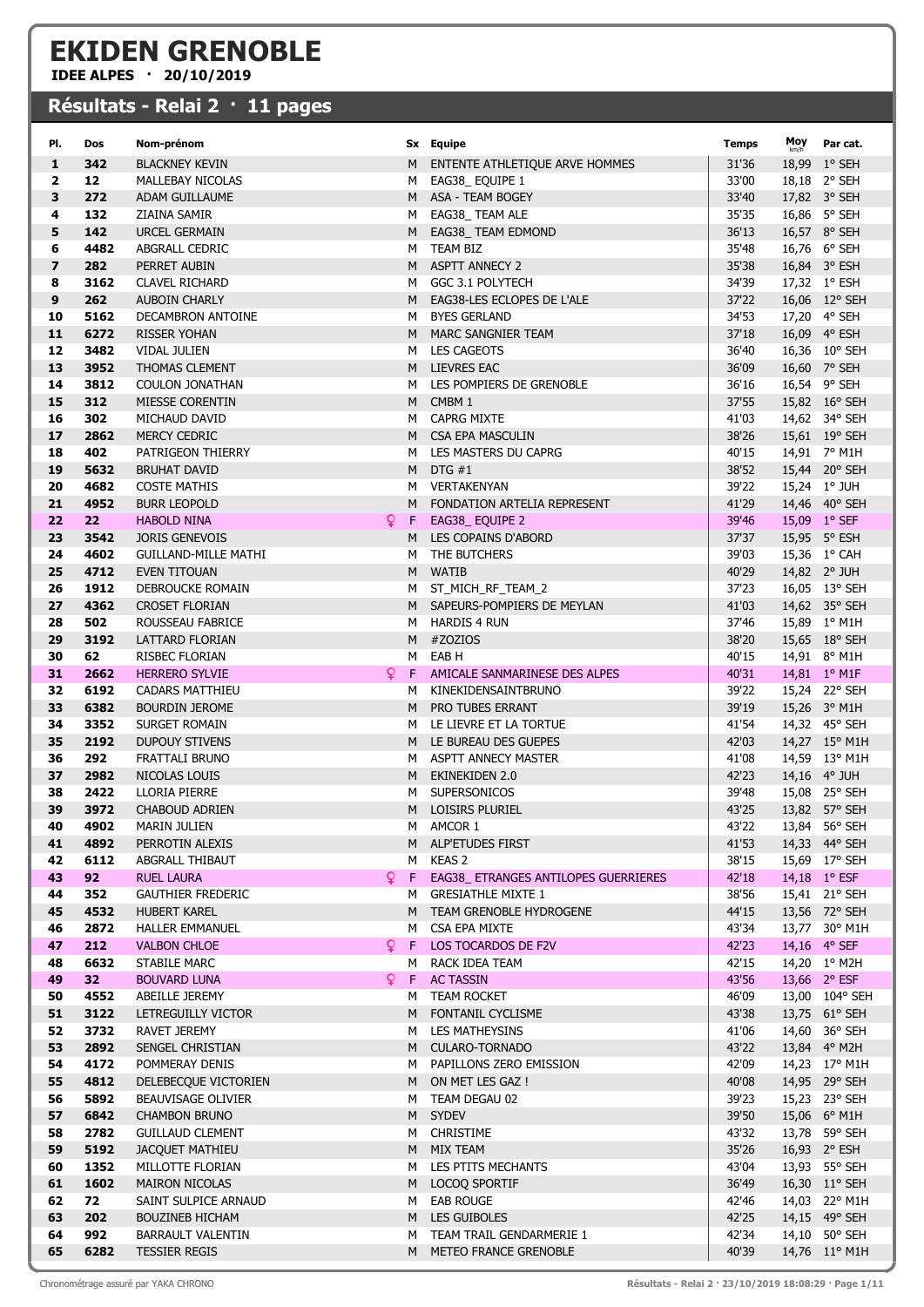| PI.        | Dos          | Nom-prénom                                        |    |        | Sx Equipe                                             | <b>Temps</b>   | Moy | Par cat.                       |
|------------|--------------|---------------------------------------------------|----|--------|-------------------------------------------------------|----------------|-----|--------------------------------|
| 66         | 2072         | <b>MOISY VINCENT</b>                              |    | м      | BIOMERIEUX GRENOBLE EQUIPE 1                          | 39'37          |     | 15,15 5° M1H                   |
| 67         | 2952         | <b>CORENTIN MALZAC</b>                            |    |        | M ECHIROLLES TRIATHLON 1                              | 46'37          |     | 12,87 110° SEH                 |
| 68         | 2312         | MACHILLOT PAUL                                    |    |        | M LES PAPILLONS                                       | 41'35          |     | 14,43 41° SEH                  |
| 69         | 2232         | DURU JEAN-PAUL                                    |    |        | M LES GARS LACTIQUES                                  | 37'26          |     | 16,03 14° SEH                  |
| 70         | 6882         | <b>SEHL BENOIT</b>                                |    | M      | <b>TECHNIDATA</b>                                     | 42'24          |     | 14,15 18° M1H                  |
| 71<br>72   | 5972<br>1882 | PERRIER JEREMIE                                   |    | M      | <b>LES COUGARS</b><br>ST_JUSTE_POUR_VOIR              | 40'19<br>42'04 |     | 14,88 9° M1H<br>14,26 16° M1H  |
| 73         | 3762         | COQUELET BENOIT<br>DEJEAN PIERRE-MARIE            |    | M      | M LES NINJAS WARRIORS                                 | 37'37          |     | 15,95 15° SEH                  |
| 74         | 3402         | <b>VACHER FLORIAN</b>                             |    |        | M LES 6 SAUTEUSES                                     | 40'35          |     | 14,78 30° SEH                  |
| 75         | 5472         | THURET HENRI                                      |    |        | M CA DEVELOPPEMENT TERRITORIAL                        | 42'36          |     | 14,08 51° SEH                  |
| 76         | 1552         | <b>MALIER YOANN</b>                               |    | M      | LOCO_ALEDIA2                                          | 46'35          |     | 12,88 108° SEH                 |
| 77         | 1402         | KIEVITS ALYSSA                                    | Q. | F.     | AI AI AI 2                                            | 41'49          |     | 14,35 2° SEF                   |
| 78         | 112          | CATEAU FABRICE                                    |    | м      | EAG38_ I SAY CAPTAIN HE SAYS WOT                      | 43'37          |     | 13,76 31° M1H                  |
| 79         | 222          | <b>BARBET TOM</b>                                 |    | M      | <b>OUAIIIIIIIS</b>                                    | 40'08          |     | 14,95 2° CAH                   |
| 80         | 3672         | <b>GODIN LUCILE</b>                               | Q. | F      | LES GUEPES S'ENVOLENT!                                | 45'58          |     | 13,05 9° SEF                   |
| 81         | 192          | DECARD FREDERIC                                   |    | M      | LES FOUS DU RUNNING                                   | 40'56          |     | 14,66 12° M1H                  |
| 82         | 7382         | <b>WALLET FRANCOIS</b>                            |    | м      | LES BREBIS BOITEUSES                                  | 44'03          |     | 13,62 67° SEH                  |
| 83<br>84   | 2102<br>152  | <b>SELVA MANUEL</b><br><b>ROY CORINNE</b>         | Q. | M<br>F | <b>ENSYMAZOVICS</b><br>ENTENTE ATHLETIQUE ARVE FEMMES | 44'12<br>43'38 |     | 13,57 69° SEH<br>13,75 2° M2F  |
| 85         | 3592         | <b>BACLES GUILLAUME</b>                           |    | M      | LES CUISSES DE GRENOBLE                               | 41'19          |     | 14,52 38° SEH                  |
| 86         | 2462         | <b>CHEVALIER PIERRE</b>                           |    | M      | TEAM GALETTE SAUCISSE                                 | 48'22          |     | 12,41 136° SEH                 |
| 87         | 5062         | SIMIAN MERMIER FABIEN                             |    | M      | BIOLOGIC_LES COURS-CIRCUITS                           | 41'45          |     | 14,37 43° SEH                  |
| 88         | 1542         | LOURO DE OLIVEIRA GABRIEL                         |    | M      | LOCO_ALEDIA1                                          | 44'46          |     | 13,40 79° SEH                  |
| 89         | 1902         | <b>GLORIA DANIEL</b>                              |    |        | M ST_MICH_RF_TEAM_1                                   | 44'32          |     | 13,47 39° M1H                  |
| 90         | 3912         | PRATO SYLVAIN                                     |    | M      | LES TOUCANS CORSE                                     | 41'50          |     | 14,34 3° JUH                   |
| 91         | 4302         | PHILIPPE XAVIER                                   |    |        | M RUN BY NIGHT FAMILY                                 | 39'30          |     | 15,19 4° M1H                   |
| 92         | 1752         | <b>BOSLE BERTRAND</b>                             |    | M      | REVES DE MILLE PATTES                                 | 48'59          |     | 12,25 23° M2H                  |
| 93         | 902          | <b>ARRAEZ MATIAS</b>                              |    |        | M TELEGRENOBLE                                        | 45'32          |     | 13,18 92° SEH                  |
| 94<br>95   | 1642<br>3292 | <b>REBOUL OLIVIER</b><br><b>JULLIEN MORGAN</b>    |    | M<br>M | VINCI FACILITIES DSMS 2<br>LA BANDE A VERO            | 38'51<br>43'53 |     | 15,44 2° M1H                   |
| 96         | 3102         | ATTIGUI MEHDI                                     |    | M      | <b>FAT CHALLENGERS</b>                                | 41'21          |     | 13,67 63° SEH<br>14,51 39° SEH |
| 97         | 572          | <b>JOSSELIN KEVIN</b>                             |    | M      | <b>GO MAGASIN GRENOBLE</b>                            | 44'50          |     | 13,38 80° SEH                  |
| 98         | 102          | MOYSE VICTOR                                      |    | M      | EAG38_ GUC ATHLE-SANTE                                | 42'20          |     | 14,17 47° SEH                  |
| 99         | 7232         | MURE-RAVAUD FREDERIC                              |    | M      | EKIPAJE MIZU                                          | 40'34          |     | 14,79 10° M1H                  |
| 100        | 2432         | <b>CHEIKH PASCAL</b>                              |    | M      | <b>TEAM APERO</b>                                     | 44'18          |     | 13,54 73° SEH                  |
| 101        | 2672         | OCCELLI FRANCOIS-XAVIER                           |    | M      | ASPA 1                                                | 43'23          |     | 13,83 26° M1H                  |
| 102        | 5612         | BOISSARD JEAN LUC                                 |    | м      | <b>LES SPORTS</b>                                     | 42'44          |     | 14,04 21° M1H                  |
| 103        | 3412         | <b>BOUTEYRE THOMAS</b>                            |    |        | M LES AFFRANCHIS                                      | 41'40          |     | 14,40 42° SEH                  |
| 104        | 952          | <b>DUFFEY AURELIE</b>                             | Q. | F.     | <b>RE-FONCEZ EN HABITS COURTS</b>                     | 43'45          |     | 13,71 5° SEF                   |
| 105<br>106 | 322          | ROYER MATHIS                                      |    | M      | CMBM 2<br>M E QUI DAIGNE COURIR                       | 47'49<br>47'19 |     | 12,55 5° CAH<br>12,68 121° SEH |
| 107        | 2942<br>1212 | <b>GRAND JIMMY</b><br>FREDERIC BILLON             |    |        | M LA POSTE TEAM SALLANCHES                            | 43'51          |     | 13,68 33° M1H                  |
| 108        | 4052         | DEVANCIARD NICOLAS                                |    |        | M METROLITHODODO                                      | 43'59          |     | 13,64 66° SEH                  |
| 109        | 2002         | <b>DUMAS PAUL</b>                                 |    |        | M ST IMPLANT D'ENFER                                  | 39'59          |     | 15,01 27° SEH                  |
| 110        | 1772         | <b>GIBUS DAVID</b>                                |    | M      | REVITAILLEUR.E.S                                      | 46'35          |     | 12,88 109° SEH                 |
| 111        | 5422         | JOANNIN COLAS                                     |    |        | M COMSOL                                              | 44'52          |     | 13,37 81° SEH                  |
| 112        | 242          | BREZILLON NICOLAS                                 |    |        | M UNION MOIRANS RIVES ATHLETISME                      | 43'58          |     | 13,65 64° SEH                  |
| 113        | 2292         | LEDUQUE CLEMENT                                   |    |        | M LES RESISTANTS                                      | 45'51          |     | 13,09 97° SEH                  |
| 114<br>115 | 6492<br>3682 | REBIAI KARIM                                      |    |        | M TEAM PW5 SOFT<br>M LES INDICLOPES                   | 40'01<br>42'53 |     | 14,99 28° SEH                  |
| 116        | 2302         | <b>DESBRUS THOMAS</b><br>MERLE LIONEL             |    |        | M LES SIMULTANES                                      | 44'21          |     | 13,99 53° SEH<br>13,53 36° M1H |
| 117        | 5042         | TRUCHET SEBATIEN                                  |    |        | M TEAM CURIE                                          | 43'24          |     | 13,82 27° M1H                  |
| 118        | 3822         | FERROUILLAT NICOLAS                               |    |        | M LES POULPES                                         | 44'12          |     | 13,57 70° SEH                  |
| 119        | 2372         | DUPRAZ MAXIME                                     |    |        | M OUT OF PHASE                                        | 42'22          |     | 14,16 48° SEH                  |
| 120        | 392          | CATHELIN MIRCEA                                   |    |        | M LES JEUNES GRESIATHLE                               | 48'38          |     | 12,34 6° CAH                   |
| 121        | 1532         | <b>GRANJON SEBASTIEN</b>                          |    |        | M LOCO COP'S                                          | 43'27          |     | 13,81 28° M1H                  |
| 122        | 2382         | MORALES CHRISTOPHE                                |    |        | M RACING LETI 2                                       | 45'05          |     | 13,31 43° M1H                  |
| 123        | 5362         | PRODHOMME MICHEL                                  |    |        | M ALPESPLUS                                           | 45'14          |     | 13,26 46° M1H                  |
| 124        | 7122         | <b>FERRENT LAURE-ANNE</b>                         | Q. |        | F ATTAQUE DE PIERRE ROLLAND                           | 42'05          |     | 14,26 3° SEF                   |
| 125<br>126 | 372<br>5462  | CAMPOS JEAN-PHILIPPE<br><b>CHABROL BERNARD</b>    |    |        | M LES CAPRGETS<br>M LES TRITONS A PATTES DURES        | 50'13<br>46'15 |     | 11,95 29° M2H<br>12,97 52° M1H |
| 127        | 3852         | THOMAS SYLVAIN                                    |    |        | M LES SAIGNEURS                                       | 45'26          |     | 13,21 90° SEH                  |
| 128        | 1522         | THIERVOZ JORDAN                                   |    | M      | <b>LOCO ALLAN</b>                                     | 45'42          |     | 13,13 95° SEH                  |
| 129        | 3492         | DIDIER ROMAIN                                     |    |        | M LES CAILLETTES                                      | 40'44          |     | 14,73 32° SEH                  |
| 130        | 7432         | DOUX VINCENT                                      |    |        | M METROLOGIC GROUP                                    | 44'48          |     | 13,39 41° M1H                  |
| 131        | 7442         | <b>TEBAI TOFIK</b>                                |    |        | M OBJECTIF 3H15                                       | 43'58          |     | 13,65 34° M1H                  |
| 132        | 2142         | SMITH MARK                                        |    |        | M GEM TOP 50                                          | 43'33          |     | 13,78 29° M1H                  |
| 133        | 422          | <b>FAVIER PHILIPPE</b>                            |    |        | M LESCHARIOTSDEFEU                                    | 44'55          |     | 13,36 6° M2H                   |
| 134<br>135 | 4872<br>7002 | <b>BLONDEL CLEMENT</b><br><b>FULCONIS PATRICK</b> |    |        | M ALP ETUDES SECOND<br>M VERITHLON                    | 45'36<br>45'27 |     | 13,16 94° SEH                  |
|            |              |                                                   |    |        |                                                       |                |     | 13,20 8° M2H                   |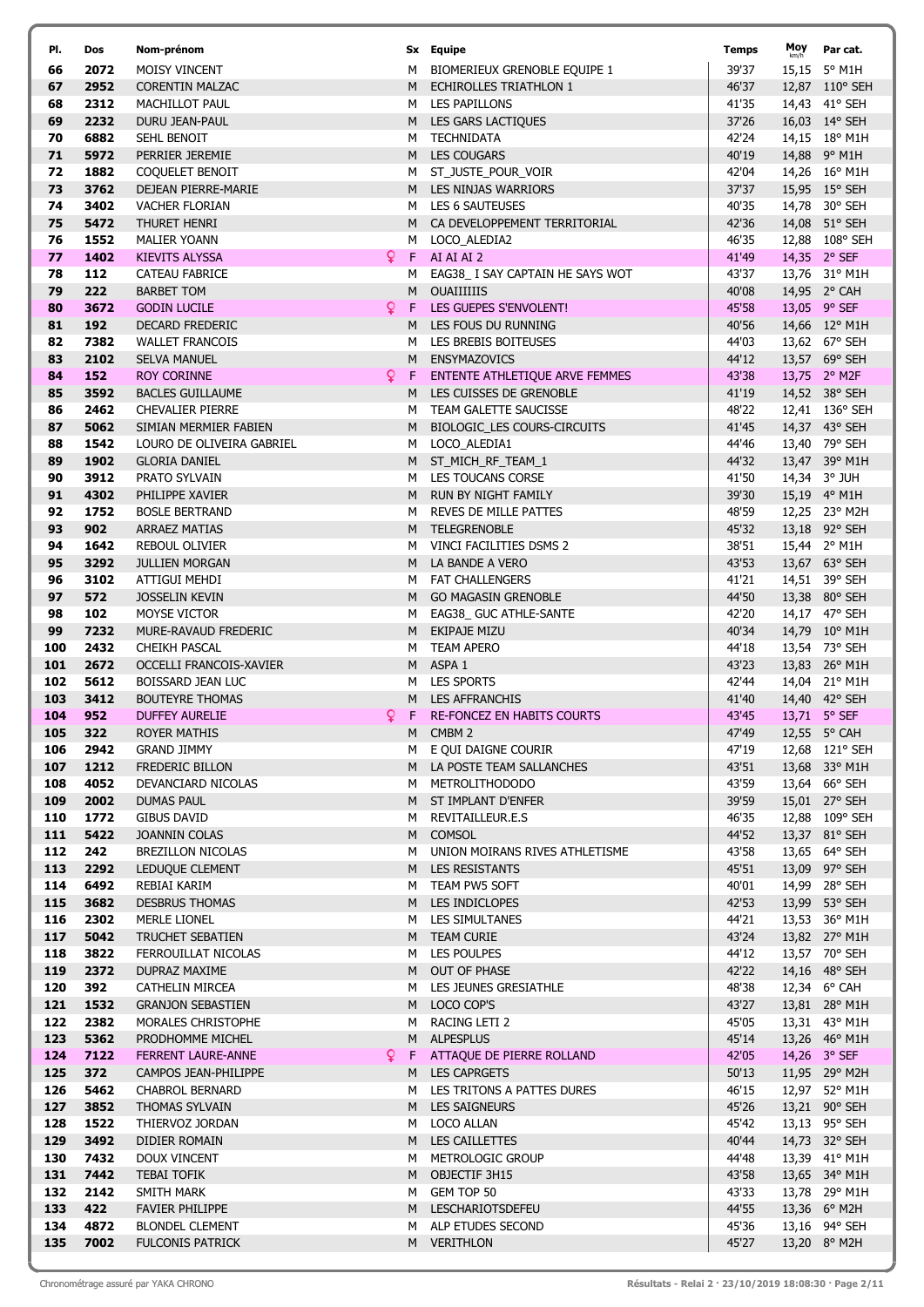| PI.        | Dos          | Nom-prénom                                             |                   | Sx Equipe                                     | Temps          | Moy | Par cat.                        |
|------------|--------------|--------------------------------------------------------|-------------------|-----------------------------------------------|----------------|-----|---------------------------------|
| 136        | 3132         | <b>GARAUD JACQUES</b>                                  | м                 | <b>GAR'AU COUZ ENDURAND</b>                   | 45'32          |     | 13,18 9° M2H                    |
| 137        | 1972         | RONGIER ANAELLE                                        | $\mathbf{Q}$<br>F | <b>ST CHARAC TEAM</b>                         | 44'14          |     | 13,56 7° SEF                    |
| 138        | 1362         | <b>BRONDA KEVIN</b>                                    | м                 | TEAM BIEN DOPEE                               | 43'30          |     | 13,79 58° SEH                   |
| 139        | 592          | LOULIDI ADIL                                           | M                 | GO - LES LIEVRES ET LES TORTUES               | 44'24          |     | 13,51 38° M1H                   |
| 140        | 182          | LE CLERE ROMAIN                                        | M                 | H <sub>2</sub> POWERED                        | 40'52          |     | 14,68 33° SEH                   |
| 141<br>142 | 4102         | <b>REHM ANTOINE</b>                                    | M                 | <b>NEGAN TEAM</b>                             | 46'11          |     | 12,99 5° JUH                    |
| 143        | 6652<br>2822 | CASALI AURELIEN<br>CHOUTEAU LUC                        | M<br>M            | SDE- GROUPE EOS<br>CA GAZE                    | 49'33<br>45'55 |     | 12,11 154° SEH<br>13,07 11° M2H |
| 144        | 7132         | <b>MALINET CYRIL</b>                                   | M                 | <b>CARREFOUR GRAND-PLACE</b>                  | 43'32          |     | 13,78 60° SEH                   |
| 145        | 3842         | <b>GARNIER CHRISTOPHE</b>                              |                   | M LES ROMAINMICHELS                           | 41'08          |     | 14,59 37° SEH                   |
| 146        | 4622         | <b>TILLIER FLORIAN</b>                                 | м                 | TIC ET TAC AND CO                             | 46'15          |     | 12,97 105° SEH                  |
| 147        | 4282         | ROVAREY JOHAN                                          | M                 | ROLLAND ATHLETIC                              | 42'22          |     | 14,16 7° ESH                    |
| 148        | 1622         | <b>DUSSERT OLIVIER</b>                                 | м                 | LOCOTRIEVOISE                                 | 48'42          |     | 12,32 19° M2H                   |
| 149        | 3562         | <b>GELLENONCOURT KEVIN</b>                             | M                 | LES COUREURS DE JUPONS                        | 47'03          |     | 12,75 116° SEH                  |
| 150        | 5102         | CAZEAU THIBAUT                                         | м                 | <b>BLUE ORTHO 2</b>                           | 46'59          |     | 12,77 113° SEH                  |
| 151        | 2162         | <b>GARRIGA FERRER JULIA</b>                            | Q.<br>F.          | <b>GIJIMA</b>                                 | 47'20          |     | 12,68 11° SEF                   |
| 152        | 5622         | <b>GONCALVES GEORGES</b>                               | м                 | LECLERCOMBOIRE                                | 48'05          |     | 12,48 73° M1H                   |
| 153<br>154 | 2012         | <b>BRIAND VALENTIN</b>                                 | M                 | <b>ST IMAGING</b>                             | 44'53          |     | 13,37 82° SEH<br>12,20 149° SEH |
| 155        | 6952<br>5542 | PANEL MATHIEU<br><b>JARJAYES OLIVIER</b>               | M                 | UGA-DGDSI<br>M DOC'S CHASSEURS DE MARATHON    | 49'12<br>45'43 |     | 13,12 10° M2H                   |
| 156        | 912          | BUSSMAN JEAN-SEBASTIEN                                 |                   | M CONSERVATOIRE DE GRENOBLE                   | 43'09          |     | 13,90 24° M1H                   |
| 157        | 3322         | <b>CANDELIER HUGO</b>                                  |                   | M LA RELEVE PAPILLON                          | 43'50          |     | 13,69 4° CAH                    |
| 158        | 3872         | PIJOLAT THOMAS                                         | M                 | LES SOCQUETTES LEGERES                        | 46'45          |     | 12,83 56° M1H                   |
| 159        | 3582         | PERRIN BERTRAND                                        |                   | M LES COUSINS                                 | 46'59          |     | 12,77 114° SEH                  |
| 160        | 4772         | <b>BOHAS JORIS</b>                                     | M                 | <b>ACTOLL'IQUES</b>                           | 48'50          |     | 12,29 141° SEH                  |
| 161        | 1942         | POURCHON FRANCK                                        |                   | M ST_YLEE LA FOULEE                           | 46'55          |     | 12,79 62° M1H                   |
| 162        | 1052         | <b>CHEVALIER LIONEL</b>                                |                   | M LA POSTE LES PICADORS 3                     | 42'26          |     | 14,14 19° M1H                   |
| 163        | 1922         | RODMACQ MATTHIEU                                       |                   | M ST_NECTAIRE                                 | 42'52          |     | 14,00 52° SEH                   |
| 164        | 6942         | RICCIO CHRISTOPHE                                      | M                 | LES BONS PETITS GUEUX                         | 47'15          |     | 12,70 119° SEH                  |
| 165<br>166 | 2252<br>6832 | MESTRALLET BENOIT<br>NENNIG CHRISTOPHE                 | M<br>М            | LES ILLUMINES<br>SQI                          | 45'11<br>49'55 |     | 13,28 85° SEH<br>12,02 84° M1H  |
| 167        | 2842         | <b>AUDINETTE MAXENCE</b>                               |                   | M CROSSFIT GRENOBLE 2                         | 44'58          |     | 13,34 84° SEH                   |
| 168        | 4012         | PAEN DIDIER                                            | M                 | <b>MAGIC PHARMACISTS</b>                      | 49'35          |     | 12,10 26° M2H                   |
| 169        | 6082         | <b>TURRIN VINCENT</b>                                  | M                 | <b>KAIZEN</b>                                 | 47'32          |     | 12,62 125° SEH                  |
| 170        | 4412         | <b>GOTTARDO THIERRY</b>                                | M                 | SPHINX SAYEN DE ST                            | 47'27          |     | 12,64 66° M1H                   |
| 171        | 2512         | ROUSSELET WILLIAM                                      | M                 | EGIDEN 2K19                                   | 47'57          |     | 12,51 11° ESH                   |
| 172        | 2282         | <b>ICART GILLES</b>                                    | M                 | LES PACKS SANS PILE                           | 45'16          |     | 13,25 7° M2H                    |
| 173        | 4142         | REILHAC CLEMENT                                        | M                 | ON EST LAAA !                                 | 47'38          |     | 12,60 10° ESH                   |
| 174        | 652          | <b>FAURIE DAVY</b>                                     | м                 | SAMSE - LES TIMBERS RUNNERS                   | 49'54          |     | 12,02 83° M1H                   |
| 175        | 5932         | LOPES DE CARVALHO INNOCENT                             |                   | M TEAM PAYANT 2                               | 43'09          |     | 13,90 3° M2H                    |
| 176<br>177 | 1672<br>3202 | SCHILDKNECHT LUCAS                                     |                   | M API TRI 3EME REVES<br>M GYM POUR TOUS ENJOY | 43'33<br>43'05 |     | 13,78 3° CAH                    |
| 178        | 1722         | <b>FOLLIET FREDERIC</b><br><b>VERCRUYSSE GUILLAUME</b> |                   | M REV-EILLES                                  | 45'27          |     | 13,93 23° M1H<br>13,20 48° M1H  |
| 179        | 1272         | FERRAND EMILE                                          |                   | M LES RAYNERS                                 | 44'53          |     | 13,37 83° SEH                   |
| 180        | 2442         | NAUDET DAMIEN                                          | м                 | <b>TEAM BLISS</b>                             | 45'12          |     | 13,27 86° SEH                   |
| 181        | 6102         | LAROUCI HOCINE                                         | M                 | <b>KEAS</b>                                   | 48'18          |     | 12,42 135° SEH                  |
| 182        | 922          | <b>BACHIMON ALIZE</b>                                  | Q.<br>F.          | LA TEAMCITY                                   | 48'19          |     | 12,42 14° SEF                   |
| 183        | 362          | LAFERRERE GUILLAUME                                    | м                 | <b>GRESIATHLE MIXTE 2</b>                     | 39'58          |     | 15,01 26° SEH                   |
| 184        | 1792         | KOHLER KEVIN                                           |                   | M XENOCS                                      | 45'24          |     | 13,22 89° SEH                   |
| 185        | 4322         | MARTINS-GAMA DENIS                                     |                   | M LES BEECHCRAFT BONDISSANTS                  | 47'47          |     | 12,56 129° SEH                  |
| 186        | 7302         | CARBONNE SEBASTIEN                                     | M                 | FIFTY NINE VOIRON 2                           | 43'42<br>44'32 |     | 13,73 32° M1H                   |
| 187<br>188 | 6322<br>4592 | <b>REBIBANE YDRIS</b><br><b>COCHARD JULIEN</b>         |                   | M DIABELOOP<br>M TERMINATEAM                  | 46'25          |     | 13,47 77° SEH<br>12,93 107° SEH |
| 189        | 6452         | ANTHOINE GUILLAUME                                     |                   | M TEAM PW1 TOP CHRONO                         | 48'00          |     | 12,50 134° SEH                  |
| 190        | 1002         | <b>CHOULET ERWAN</b>                                   |                   | M TEAM TRAIL GENDARMERIE 2                    | 51'11          |     | 11,72 176° SEH                  |
| 191        | 1612         | <b>CANTAN TIMOTHEE</b>                                 |                   | M LOCOTRIENE                                  | 45'48          |     | 13,10 8° ESH                    |
| 192        | 3622         | <b>GUEUGNON NICOLAS</b>                                |                   | M LES ELECTRONS LIBRES                        | 44'57          |     | 13,35 42° M1H                   |
| 193        | 412          | CRISCI ALEXANDRE                                       |                   | M LES MASTERS GRESI                           | 47'11          |     | 12,72 65° M1H                   |
| 194        | 1692         | DUCLOT SEBASTIEN                                       |                   | M LE REVE DE COURT'EA CREDITS                 | 45'56          |     | 13,06 49° M1H                   |
| 195        | 5672         | <b>GRANGIER JULIEN</b>                                 |                   | M ELSIE 2                                     | 44'28          |     | 13,49 75° SEH                   |
| 196        | 162          | TRIOULEYRE FLORIAN                                     |                   | M ESSM 1                                      | 49'48          |     | 12,05 14° ESH                   |
| 197        | 1262         | <b>GARCIA FLORENT</b>                                  |                   | M LES METALLOS                                | 42'57          |     | 13,97 54° SEH                   |
| 198<br>199 | 562<br>3862  | JODART DAMIEN<br>SILVA ANTHONY                         |                   | M DREAM GO<br>M LES SHABBY CHIC               | 47'58<br>44'22 |     | 12,51 131° SEH<br>13,52 74° SEH |
| 200        | 3222         | PAVILLET JULIEN                                        |                   | M HDJ FOR EVER                                | 42'02          |     | 14,27 46° SEH                   |
| 201        | 982          | <b>GANIVET JOFFREY</b>                                 |                   | M ENDURANCE SHOP ECHIROLLES                   | 47'08          |     | 12,73 64° M1H                   |
| 202        | 7012         | <b>GAMBIER ADRIEN</b>                                  |                   | M LES GAVZELLES                               | 44'30          |     | 13,48 76° SEH                   |
| 203        | 6542         | <b>BARRIERE PHILIPPE</b>                               |                   | M LES PUGNACES                                | 45'58          |     | 13,05 12° M2H                   |
| 204        | 2332         | VAN WONTERGHEM MAXIME                                  |                   | M MAXIME AND THE QUEENS                       | 47'43          |     | 12,57 128° SEH                  |
| 205        | 252          | DOS SANTOS EDOUARD                                     |                   | M US SAINT-EGREVE                             | 47'36          |     | 12,61 68° M1H                   |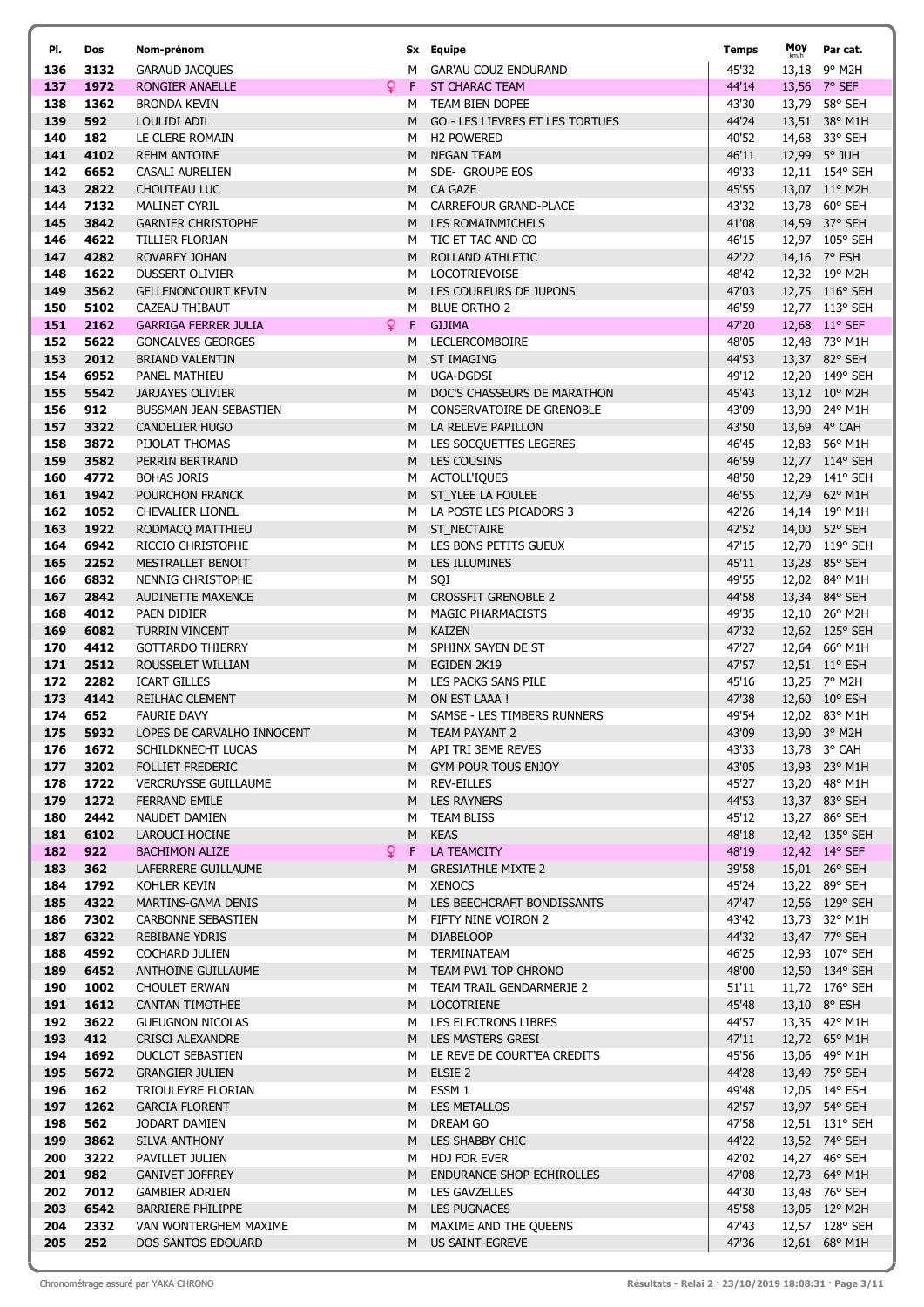|            | Dos          | Nom-prénom                                         |     |        | Sx Equipe                                            | Temps          | Moy | Par cat.                         |
|------------|--------------|----------------------------------------------------|-----|--------|------------------------------------------------------|----------------|-----|----------------------------------|
| 206        | 7142         | <b>MARTIN PAULINE</b>                              | Q.  | -F     | <b>CHARLY FAIS MOI PEUR</b>                          | 49'09          |     | 12,21 15° SEF                    |
| 207        | 5592         | MUHAMETAJ ERVIS                                    |     | M      | MIX ID                                               | 45'34          |     | 13,17 93° SEH                    |
| 208        | 3472         | <b>REBMEISTER REMY</b>                             |     | м      | LES BLACHOIS                                         | 48'46          |     | 12,30 77° M1H                    |
| 209        | 712          | MOREL JOHANN                                       |     | M      | LES ESCARGOTS FOUGUEUX                               | 44'12          |     | 13,57 71° SEH                    |
| 210        | 42           | <b>BERNARD ISABELLE</b>                            | Q.  | F      | <b>EAB BLEU</b>                                      | 49'35          |     | 12,10 5° M2F                     |
| 211        | 4392         | <b>BROOKES DAVID</b>                               |     | M      | <b>SP MEYLAN</b>                                     | 45'13          |     | 13,27 87° SEH                    |
| 212        | 4092         | MONTEIRO MOREIRA MARINA                            | Q.  | F.     | <b>MOREIRA</b>                                       | 45'40          |     | 13,14 8° SEF                     |
| 213        | 4652         | KHUDROU BILAL                                      |     | M      | UN TOIT POUR TOUS 1                                  | 47'20          |     | 12,68 122° SEH                   |
| 214        | 2032         | DEPRE JEROME                                       |     | M      | <b>TEAM ASML</b>                                     | 41'25          |     | 14,49 14° M1H                    |
| 215        | 6232         | <b>ROSSI GILLES</b>                                |     | M      | LEJS SEYSSINS                                        | 48'44          |     | 12,31 76° M1H                    |
| 216        | 3392         | MONTANA LOIC                                       |     | M      | LES 6 FANTASTIQUES                                   | 45'55          |     | 13,07 9° ESH                     |
| 217        | 1742         | <b>DELNONDEDIEU YVES</b>                           |     | M      | <b>REVES DE MARMOTTES</b>                            | 44'34          |     | 13,46 5° M2H                     |
| 218        | 6782         | <b>CORTOT ROMAIN</b>                               |     | M      | SOGETI                                               | 49'03          |     | 12,23 146° SEH                   |
| 219        | 1482         | PERRET LIONEL                                      |     | M      | LOCO - LES CHAMPAOZAGUETS                            | 46'54          |     | 12,79 60° M1H                    |
| 220        | 462          | <b>BENOIST MARTIN</b>                              |     | м      | <b>HARDIS - BCBG</b>                                 | 53'22          |     | 11,24 201° SEH                   |
| 221        | 1662         | <b>REYNAERT EMILIE</b>                             | Q.  | F      | API TRI 2EME REVES                                   | 46'36          |     | 12,88 3° M2F                     |
| 222        | 4572         | <b>BACHELET BENOIT</b>                             |     | м      | TEAM SUPER K                                         | 45'09          |     | 13,29 45° M1H                    |
| 223        | 4402         | <b>BREMOND FABRICE</b>                             |     | M      | SP VILLARD DE LANS                                   | 47'40          |     | 12,59 127° SEH                   |
| 224        | 7292         | <b>GIROU FRANCOIS</b>                              |     | M      | FIFTY NINE VOIRON                                    | 49'56          |     | 12,02 85° M1H                    |
| 225        | 1322         | <b>BOULET ANTOINE</b>                              |     | M      | ENCORE UN PETIT EFFORT PIERRE                        | 45'30          |     | 13,19 91° SEH                    |
| 226        | 2022         | <b>FOREST PATRICK</b>                              |     | м      | <b>STARSKY</b>                                       | 42'33          |     | 14,10 20° M1H                    |
| 227        | 3112         | <b>BOREL GERALDINE</b>                             | Q.  | F.     | FICHA AU TOP !                                       | 43'19          |     | 13,85 1° M2F                     |
| 228        | 2962         | LACOUTURE DIDIER                                   |     | м      | EKI FORME'                                           | 42'25          |     | 14,15 2° M2H                     |
| 229        | 1962         | PELAT ALICE                                        | Q F |        | STEMCELL-OPETTES                                     | 44'00          |     | 13,64 6° SEF                     |
| 230<br>231 | 5532<br>4332 | MICHALLAT QUENTIN                                  |     | M      | LES CAC'RUN                                          | 46'08          |     | 13,01 103° SEH                   |
| 232        | 2682         | <b>NGUYEN LAURENT</b><br>MARTINS-SA PHILIPPE       |     | M      | <b>RUNNING JOKE</b><br><b>AUBETEAM</b>               | 48'56<br>48'51 |     | 12,26 145° SEH<br>12,28 142° SEH |
| 233        | 4022         | MARTINEZ MATHIEU                                   |     | M<br>M | <b>MAMAN</b>                                         | 47'47          |     | 12,56 130° SEH                   |
| 234        | 4372         | MENANTEAU ROMAIN                                   |     | M      | SO ELECTRIC                                          | 47'58          |     | 12,51 132° SEH                   |
| 235        | 2522         | <b>RECK ALEXANDRE</b>                              |     | M      | CHARLIE ET SES DROLES DE DAMES                       | 46'01          |     | 13,04 101° SEH                   |
| 236        | 2392         | <b>OLIVO LUCIE</b>                                 | Q.  | F.     | RAMBOISE DE LA TABLE                                 | 51'48          |     | 11,58 24° SEF                    |
| 237        | 2902         | LOUPIEN VINCENT                                    |     | M      | <b>CYCLO CLUB GIERES</b>                             | 50'28          |     | 11,89 30° M2H                    |
| 238        | 2132         | <b>BAQUE ELODIE</b>                                | Q.  | F      | <b>GEM PUISSANCE 6</b>                               | 52'08          |     | 11,51 26° SEF                    |
| 239        | 5712         | <b>DELVAL GAEL</b>                                 |     | M      | EOLAS <sub>3</sub>                                   | 48'47          |     | 12,30 12° ESH                    |
| 240        | 6712         | <b>LAMACQUE FANNY</b>                              | Q.  | -F     | <b>SHORT EDITION 1</b>                               | 50'21          |     | 11,92 16° SEF                    |
| 241        | 3172         | <b>CHEVE THEO</b>                                  |     | M      | GGC 3.2 POLYTECH                                     | 52'08          |     | 11,51 17° ESH                    |
| 242        | 962          | <b>VALLIER ALEXIS</b>                              |     | м      | A SANG POUR SANG                                     | 52'32          |     | 11,42 190° SEH                   |
| 243        | 5832         | CARNICELLA SEBASTIEN                               |     | M      | GIN <sub>2</sub>                                     | 44'22          |     | 13,52 37° M1H                    |
| 244        | 1992         | <b>GACHON CYRILLE</b>                              |     | м      | ST_ARLETTES LE RETOUR                                | 46'53          |     | 12,80 58° M1H                    |
| 245        | 3432         | <b>BEAUFORT LOUIS</b>                              |     | M      | <b>LES ARTISTES</b>                                  | 51'18          |     | 11,70 8° CAH                     |
| 246        | 3342         | <b>BELFIS JONATHAN</b>                             |     | M      | LA TEAM SCANDALE                                     | 49'59          |     | 12,00 160° SEH                   |
| 247        | 1382         | <b>GLISE JEREMIE</b>                               |     |        | M TEAM 405 CREDIT AGRICOLE                           | 45'08          |     | 13,29 44° M1H                    |
| 248        | 1102         | <b>BOISSY GUENAEL</b>                              |     | M      | LA POSTE TREMOLLOS                                   | 43'09          |     | 13,90 25° M1H                    |
| 249        | 1172         | <b>HAMEL JEROME</b>                                |     | M      | LA POSTE LES BASKETS EN FOLIE3                       | 46'53          |     | 12,80 59° M1H                    |
| 250        | 7372         | <b>MANIN VALENTINE</b>                             | Q.  | F      | <b>LES 6RENNES</b>                                   | 47'43          |     | 12,57 12° SEF                    |
| 251        | 5602         | ANDRAUD PHILIPPE                                   |     | M      | DIGIT-TEAM                                           | 48'55          |     | 12,27 21° M2H                    |
| 252        | 1892         | <b>RISTOIU DELIA</b>                               | ò.  | F.     | <b>ST_MARCELLIN</b>                                  | 51'19          |     | 11,69 8° M1F                     |
| 253        | 6772         | <b>GOTTI SANDRINE</b>                              | Q.  |        | F LES TALAGNAC                                       | 50'46          |     | 11,82 6° M2F                     |
| 254        | 1932         | SOLARO YOHANN                                      |     | м      | ST_OP_CHRONO_ESD                                     | 43'58          |     | 13,65 65° SEH                    |
| 255        | 4212         | <b>GARY BREHIMA</b>                                |     |        | M PHIJ ATHLE                                         | 42'16          |     | 14,20 6° ESH                     |
| 256        | 1132         | DONGUY ALAIN<br><b>GALARD STEPHANE</b>             |     | M      | LA POSTE LESNULSTESLA<br><b>BASKETS DAUPHINOISES</b> | 46'30          |     | 12,90 16° M2H                    |
| 257<br>258 | 1372<br>6412 | LALOUP MATTHIEU                                    |     | M .    | M NORSYS EASYMAKERS                                  | 54'46<br>51'10 |     | 10,96 216° SEH<br>11,73 175° SEH |
| 259        | 842          | <b>KERMEN ANTONIN</b>                              |     |        | M FRANCE BLEU ISERE                                  | 51'53          |     | 11,56 181° SEH                   |
| 260        | 3032         | <b>BERCHOUX STEPHANE</b>                           |     | M      | EMILIE & THE QUADRA                                  | 46'39          |     | 12,86 55° M1H                    |
|            |              |                                                    |     |        |                                                      |                |     |                                  |
|            |              |                                                    |     |        |                                                      |                |     |                                  |
| 261        | 2732         | <b>RICO LAURE</b>                                  | Q.  | F.     | C'EST LA 6EME FOIS QU'ON VIENT                       | 47'34          |     | 12,61 5° M1F                     |
| 262        | 6122         | THIERRY MARLENE                                    | ò   |        | F LES KERIATHLETES                                   | 52'53          |     | 11,35 31° SEF                    |
| 263        | 582          | MARTINEZ JULIE                                     | Q.  | M      | F GO-LDEN TEAM                                       | 55'01          |     | 10,91 44° SEF                    |
| 264        | 3092         | <b>FERLEY CHRISTOPHE</b>                           |     |        | <b>FAST &amp; FURIOUS</b>                            | 55'07          |     | 10,89 116° M1H                   |
| 265<br>266 | 7472<br>6432 | <b>CHAVATTE STEPHANE</b><br><b>CHAPPUIS THOMAS</b> |     | M<br>м | <b>RUNATROCHE</b><br><b>PSF</b>                      | 47'48<br>52'27 |     | 12,55 71° M1H                    |
|            |              |                                                    |     | M      |                                                      |                |     | 11,44 188° SEH                   |
| 267<br>268 | 6512<br>2532 | TRISTANT THOMAS<br><b>GROSSET JULIE</b>            |     | F      | PV POWER 1<br><b>GEM POWER</b>                       | 51'28<br>49'44 |     | 11,66 177° SEH                   |
| 269        | 6002         | <b>BOURBON PIERRE ALEXANDRE</b>                    | Q.  | M      | HOPITAL RHUMATO URIAGE 1                             | 50'50          |     | 12,06 3° ESF<br>11,80 169° SEH   |
| 270        | 7152         | <b>KLEIN PAULINE</b>                               | ¥.  | F.     | <b>CHEKTONRUN</b>                                    | 52'19          |     | 11,47 28° SEF                    |
| 271        | 2212         | KNOCHEL HERVE                                      |     | M      | LES FONSKIPEUVES                                     | 47'35          |     | 12,61 67° M1H                    |
| 272        | 1872         | <b>GARCHERY LAURENT</b>                            |     | M      | ST_JOSEPH_CUVEE_PAPILLON                             | 46'16          |     | 12,97 14° M2H                    |
| 273        | 1122         | DEFFONTAINE FRANCOIS                               |     | M      | LA POSTE VERY BAD TEAM                               | 46'46          |     | 12,83 17° M2H                    |
| 274        | 4112         | <b>JUQUELIER MARIE</b>                             | Q.  | -F     | <b>NEUROTRANSMETTEURS</b>                            | 53'27          |     | 11,23 1° JUF                     |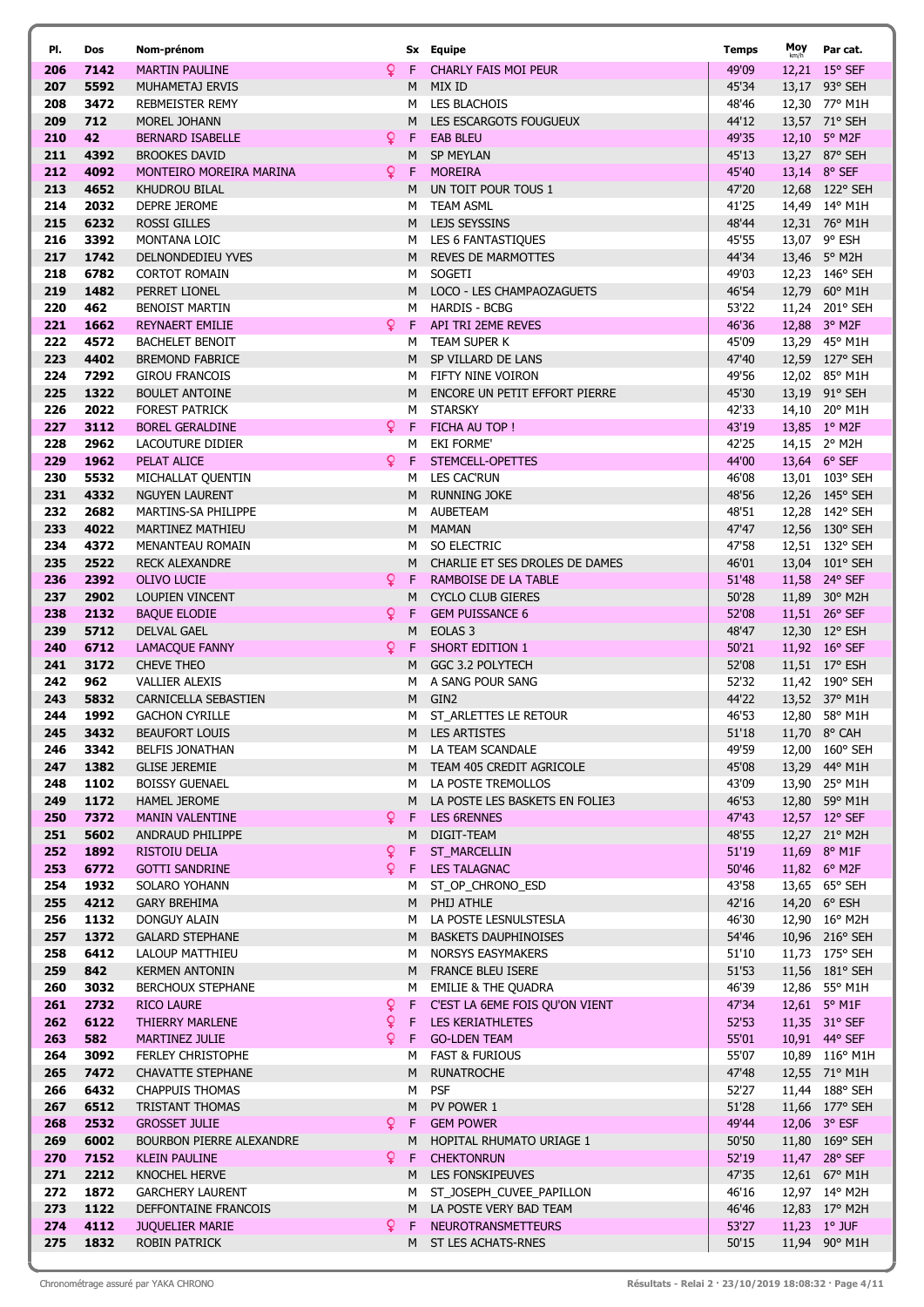| PI.        | Dos          | Nom-prénom                                       |              |        | Sx Equipe                                                     | Temps          | Moy   | Par cat.                       |
|------------|--------------|--------------------------------------------------|--------------|--------|---------------------------------------------------------------|----------------|-------|--------------------------------|
| 276        | 3662         | PEZEL ARNAUD                                     |              |        | M LES GRANDS GEOCOUCOUS                                       | 46'24          |       | 12,93 106° SEH                 |
| 277        | 2042         | <b>MALBREL HENRI</b>                             |              |        | M TEAM CASINO GEANT                                           | 51'00          | 11,76 | 34° M2H                        |
| 278        | 4722         | DE CHOUDENS CHRISTELLE                           | Q.           | F.     | <b>ZMAMUZ</b>                                                 | 49'30          |       | 12,12 4° M2F                   |
| 279        | 3942         | SEBASTIEN VINCENT                                |              | M      | <b>LGG TEAM</b>                                               | 44'41          |       | 13,43 40° M1H                  |
| 280        | 4632         | RIVOIRE CHARLY                                   |              | M      | TU VEUX ETRE EDUC?                                            | 54'14          |       | 11,06 208° SEH                 |
| 281        | 2362         | SEGURA RUIZ JAIME ALBERTO                        |              | M      | MUNLIGHT                                                      | 46'54          |       | 12,79 61° M1H                  |
| 282        | 5662         | <b>GENOULAZ VINCENT</b>                          |              | M      | ELSIE 1                                                       | 45'56          |       | 13,06 98° SEH                  |
| 283        | 4222         | <b>MANETA PHILIPPE</b>                           |              | M.     | PHIL EN TROUPE                                                | 47'39          |       | 12,59 69° M1H                  |
| 284<br>285 | 5332<br>1682 | <b>BLACHE LORIS</b>                              | $\mathsf Q$  | м<br>F | CIC ORIO<br>INP REVE PARTY                                    | 54'22<br>52'48 |       | 11,04 210° SEH<br>11,36 4° ESF |
| 286        | 1342         | <b>KRAUTH LUCILLE</b><br><b>DELORME ESTELLE</b>  | Q.           | F      | <b>LES PLUS RAPIDES</b>                                       | 43'13          |       | 13,88 2° M1F                   |
| 287        | 1152         | PILON FREDERIC                                   |              | м      | LA POSTE LES GASTEROPOSTES                                    | 46'00          |       | 13,04 13° M2H                  |
| 288        | 5682         | PICARD CHRISTOPHE                                |              | M      | <b>LES GAZELLES</b>                                           | 46'14          |       | 12,98 51° M1H                  |
| 289        | 1182         | <b>GRIOTIER PIERRE-YVES</b>                      |              |        | M LA POSTE COLIRUN                                            | 49'16          |       | 12,18 79° M1H                  |
| 290        | 5262         | <b>LOCATELLI MARIE</b>                           | ò            | F      | <b>TEAM CHARTREUSE</b>                                        | 50'33          |       | 11,87 18° SEF                  |
| 291        | 7262         | <b>MEJIA TAULE MELANIE</b>                       | $\mathsf{Q}$ | F.     | <b>FIFTY NINE</b>                                             | 53'11          |       | 11,28 34° SEF                  |
| 292        | 4942         | <b>BARD PIERRE GWENAEL</b>                       |              | M      | PEJ 38 APF                                                    | 44'09          |       | 13,59 68° SEH                  |
| 293        | 7102         | LACROIX PIERRE                                   |              |        | M AS BARREAU GRENOBLE                                         | 48'47          |       | 12,30 140° SEH                 |
| 294        | 5032         | TRIPIER MAXIME                                   |              | M      | <b>BDO GRENOBLE</b>                                           | 45'17          |       | 13,25 88° SEH                  |
| 295        | 4162         | PIFFARD ERWAN                                    |              |        | M PAPILLONS CUVEE 2003                                        | 50'34          |       | 11,87 7° CAH                   |
| 296        | 1782         | FILIPPI PIERRE-YVES                              |              | M      | <b>UMICORE</b>                                                | 47'59          |       | 12,50 133° SEH                 |
| 297        | 4472         | <b>BALAS STEPHANE</b>                            |              |        | M TEAM BALAS NETTOYAGE                                        | 57'32          |       | 10,43 58° M2H                  |
| 298        | 6722         | <b>CHABERT YOANN</b>                             |              | M      | <b>SHORT EDITION 2</b>                                        | 50'36          |       | 11,86 165° SEH                 |
| 299        | 662          | <b>CORREIA ALAIN</b>                             |              |        | M SAMSE - MOIRANSTEAM                                         | 47'06          |       | 12,74 117° SEH                 |
| 300        | 512          | <b>RIONDET TANGUY</b>                            |              |        | M HARDIS - L'EKITRAINE                                        | 53'02          |       | 11,31 196° SEH                 |
| 301        | 6872         | <b>DIETRICH ADELE</b>                            | Q.           |        | F TEAMDEOUF                                                   | 48'10          |       | 12,46 13° SEF                  |
| 302        | 5902         | HOINE SEBASTIEN                                  |              | м      | TEM DEGAUD 01                                                 | 49'42          |       | 12,07 157° SEH                 |
| 303        | 4032         | <b>BAUGEARD ARNAUD</b>                           |              | M      | <b>MEAB BALL</b>                                              | 48'55          |       | 12,27 144° SEH                 |
| 304        | 5642         | PASCAL SUISSE BRUNO                              |              | M      | EDIFIM GRENOBLE                                               | 48'34          |       | 12,35 75° M1H                  |
| 305        | 4522         | <b>JUGIE YANIS</b>                               |              |        | M TEAM GOURDIN FOR EVER                                       | 50'48          |       | 11,81 6° JUH                   |
| 306        | 1952         | <b>GRANGE JULIEN</b>                             |              | м      | <b>STEMCELLITOS</b>                                           | 47'44          |       | 12,57 70° M1H                  |
| 307        | 1492         | <b>CHAIX CYRILLE</b>                             |              | M      | LOCO - LES CHAMPAPLEINSDFILLES                                | 47'22          |       | 12,67 18° M2H                  |
| 308<br>309 | 1502<br>4002 | <b>BOLLEREAU STEPHANIE</b>                       | Q            | F<br>м | LOCO - LES CHAMPATOUNEUFOUPAS<br>M1 DE DROIT PUBLIC, TEAM 2 ! | 55'15<br>52'46 |       | 10,86 17° M1F<br>11,37 18° ESH |
| 310        | 7112         | REQUENA QUENTIN<br>LEVEQUE FABRICE               |              | M      | <b>ASPARUNNING 2</b>                                          | 48'45          |       | 12,31 20° M2H                  |
| 311        | 762          | SEBASTIEN MOLINARI                               |              |        | M TUTTLE                                                      | 46'43          |       | 12,84 111° SEH                 |
| 312        | 5352         | <b>MAURINES NICOLAS</b>                          |              | м      | <b>CITEOS GRENOBLE</b>                                        | 52'33          |       | 11,42 105° M1H                 |
| 313        | 3522         | <b>RIAILLE JULIEN</b>                            |              | M      | LES CHOTHERMOIS                                               | 53'13          |       | 11,27 200° SEH                 |
| 314        | 1292         | PEROUSE DE MONTCLOS GUILLAUME                    |              | м      | <b>BALADE DOMINICALE</b>                                      | 47'01          |       | 12,76 115° SEH                 |
| 315        | 6202         | MERLET PIERRE                                    |              | M      | KLA+                                                          | 51'41          |       | 11,61 100° M1H                 |
| 316        | 882          | VACHON JEAN LUC                                  |              |        | M APASH                                                       | 49'56          |       | 12,02 27° M2H                  |
| 317        | 6962         | HAMID LAMRAOUI                                   |              |        | M UROMEMS 1                                                   | 52'28          |       | 11,44 189° SEH                 |
| 318        | 5452         | LAMBERT FABRICE                                  |              |        | M COSERVITE                                                   | 50'22          |       | 11,91 164° SEH                 |
| 319        | 3752         | <b>BRUMUND PHILIPP</b>                           |              |        | M LES NAIMKILLERS                                             | 53'07          |       | 11,30 198° SEH                 |
| 320        | 7412         | SANTIAGO ALEX                                    |              |        | M LES SACAGEURS                                               | 52'20          |       | 11,46 40° M2H                  |
| 321        | 3882         | MIRANDA DENYS                                    |              |        | M LES SPORTIFS DU DIMANCHE                                    | 52'58          |       | 11,33 8° JUH                   |
| 322        | 6742         | BEAUSOLEIL ALEXANDRE                             |              | M      | SINTEGRUNNING                                                 | 52'06          |       | 11,52 103° M1H                 |
| 323        | 5962         | <b>GENOVESE REMI</b>                             |              |        | M TEAM PERRAUD VOYAGE                                         | 48'23          |       | 12,40 137° SEH                 |
| 324        | 5692         | MAHOT CLEMENCE                                   | <u>Q</u>     | F.     | EOLAS <sub>1</sub>                                            | 53'14          |       | 11,27 35° SEF                  |
| 325        | 2612         | <b>BONNOT AYMERICK</b>                           |              | M      | <b>ASCENSO</b>                                                | 51'15          |       | 11,71 92° M1H                  |
| 326        | 3442         | AUSSEIL LUCAS                                    |              | M      | LES BADABOUES                                                 | 40'38          |       | 14,77 31° SEH                  |
| 327        | 3502         | DELVOLTE VALENTIN                                |              |        | M LES CANARDS                                                 | 49'35          |       | 12,10 156° SEH                 |
| 328<br>329 | 3422<br>2062 | <b>BRIXY LAURENT</b><br><b>MAGALLON CHARLENE</b> | <u>Q</u>     | F.     | M LES AMIS DE J.J.<br><b>BCI RUNNERS</b>                      | 53'59<br>50'44 |       | 11,11 113° M1H                 |
| 330        | 5142         | PINGON CLAIRE                                    | $\mathsf{Q}$ | F.     | BYES 1                                                        | 52'10          |       | 11,83 19° SEF<br>11,50 27° SEF |
| 331        | 1862         | <b>WYBORN HELEN</b>                              | Q.           | F.     | ST_IMG_QUALITY                                                | 54'15          |       | 11,06 7° M2F                   |
| 332        | 5652         | CHAURAND NICOLAS                                 |              |        | M LES COURCIRCUITES                                           | 50'55          |       | 11,78 171° SEH                 |
| 333        | 7222         | BRUINSMA RADBOUD                                 |              |        | M EKI KICOUR ?                                                | 46'19          |       | 12,95 15° M2H                  |
| 334        | 5742         | <b>BOULEE PASCAL</b>                             |              | M      | <b>BOUGE TON KUTCH</b>                                        | 52'22          |       | 11,46 41° M2H                  |
| 335        | 1242         | <b>CONTIGNON MELVIN</b>                          |              |        | M ARAYMOND #4                                                 | 57'43          |       | 10,40 238° SEH                 |
| 336        | 472          | <b>CANY CHARLOTTE</b>                            | Q.           | F.     | <b>HARDIS - EQUIPE 6</b>                                      | 54'35          |       | 10,99 40° SEF                  |
| 337        | 532          | <b>REAT FRANCIS</b>                              |              | M.     | <b>HARDIS - LES PATCHWORKS</b>                                | 49'13          |       | 12,19 25° M2H                  |
| 338        | 1822         | <b>BONANNO GIUSEPPE</b>                          |              | M      | ST FAST & FURIOUST                                            | 50'04          |       | 11,98 28° M2H                  |
| 339        | 3382         | DIDELLOT STEFAN                                  |              |        | M LES 6 BOULETTES                                             | 54'10          |       | 11,08 207° SEH                 |
| 340        | 4272         | <b>JOUBERT MARION</b>                            | $\mathsf{Q}$ | F.     | <b>ROCHE N ROLL</b>                                           | 46'47          |       | 12,83 10° SEF                  |
| 341        | 6372         | ROTIVAL PASCAL                                   |              |        | M PETIT TUBE GRAND COEUR                                      | 53'12          |       | 11,28 47° M2H                  |
| 342        | 702          | <b>BAWOL MARC</b>                                |              | M      | SAMSE - WHAT DID YOU EXPECT                                   | 51'48          |       | 11,58 180° SEH                 |
| 343        | 3012         | <b>BRAJON OLIVIER</b>                            |              |        | M EKIPAJE WATER                                               | 46'09          |       | 13,00 50° M1H                  |
| 344        | 1592         | <b>BRITON CHRISTOPHE</b>                         |              | M      | LOCO-ME LA NIA                                                | 51'56          |       | 11,55 36° M2H                  |
| 345        | 552          | PAIN GAEL                                        |              |        | M HARDIS - SANS PRESSION ?                                    | 49'03          |       | 12,23 147° SEH                 |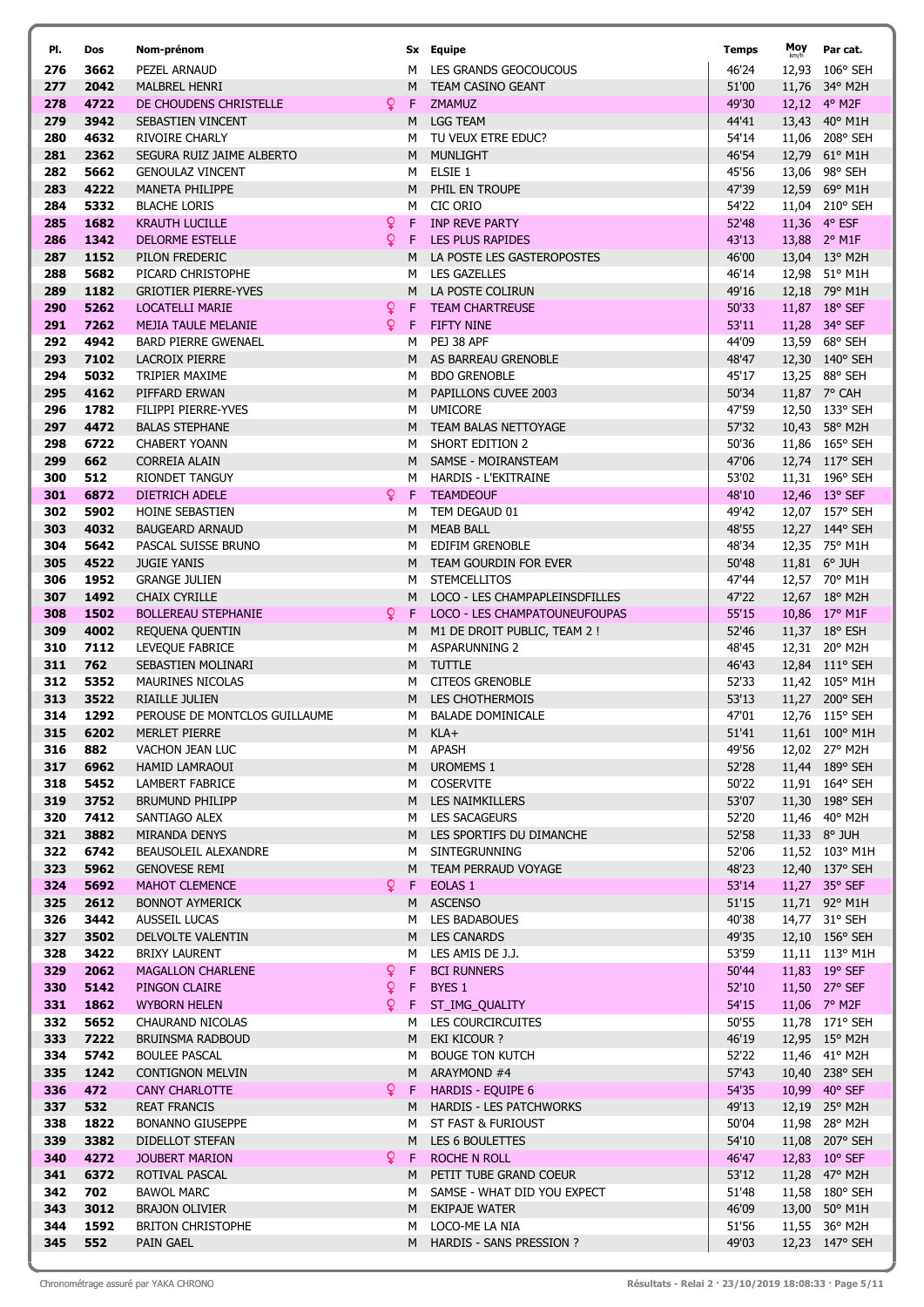| PI.        | Dos          | Nom-prénom                                       |             |        | Sx Equipe                                         | Temps          | Moy | Par cat.                        |
|------------|--------------|--------------------------------------------------|-------------|--------|---------------------------------------------------|----------------|-----|---------------------------------|
| 346        | 4312         | <b>GALIEZ CLOVIS</b>                             |             | м      | RUN RANDOM FORREST RUN!                           | 50'59          |     | 11,77 172° SEH                  |
| 347        | 3082         | CAO HUU QUYET                                    |             | M      | <b>FANSIPAN</b>                                   | 50'39          |     | 11,85 166° SEH                  |
| 348        | 5232         | DJATOUT KAMEL                                    |             | M      | CE SOITEC - ROUGE                                 | 49'48          |     | 12,05 82° M1H                   |
| 349        | 4822         | <b>GUENAUD CATHERINE</b>                         | Ŷ           | F      | L'ECHANGEUR DE TEMOIN                             | 49'47          |     | 12,05 7° M1F                    |
| 350        | 2852         | <b>GAUDIERE EMILIE</b>                           | ò           | F      | <b>CSA EPA FEMININ</b>                            | 51'11          |     | 11,72 21° SEF                   |
| 351        | 1472         | <b>BERTHERAT EMILIE</b>                          | Q.          | F      | LOCO - LES CHAMPAFAVORIS                          | 57'52          |     | 10,37 24° M1F                   |
| 352        | 5002         | <b>GOTTE JULIEN</b>                              |             | м      | <b>BASSETTI SCHUMAN</b>                           | 49'14          |     | 12,19 150° SEH                  |
| 353        | 6602         | EYRAUD ALEXANDRE                                 |             | M      | <b>RTD</b>                                        | 51'23          |     | 11,68 93° M1H                   |
| 354<br>355 | 6982<br>6682 | <b>GALLOIS CYRIL</b><br><b>BACHELIN STEPHANE</b> |             | M<br>M | <b>SURFAS TEAM</b><br>SEGEPO-3                    | 46'46<br>53'19 |     | 12,83 57° M1H<br>11,25 108° M1H |
| 356        | 1192         | <b>BOUTOUATOU YVES</b>                           |             | M      | LA POSTE ECHIROLLES                               | 52'03          |     | 11,53 183° SEH                  |
| 357        | 2202         | <b>DELROISSE HENRY</b>                           |             | M      | LES ALPAGAS BANCALES                              | 49'16          |     | 12,18 151° SEH                  |
| 358        | 5122         | <b>COTTE NATHALIE</b>                            | Q.          | F      | <b>BONITASOFT</b>                                 | 52'42          |     | 11,39 14° M1F                   |
| 359        | 6342         | PHILIP DAVID                                     |             | M      | PRIMO1D - "LES PRIM'ABORD"                        | 47'05          |     | 12,74 63° M1H                   |
| 360        | 1332         | <b>LAINE MEGANE</b>                              | Q.          | F      | LE BOPANEL                                        | 55'27          |     | 10,82 46° SEF                   |
| 361        | 1222         | <b>GAUTHERON FABIEN</b>                          |             | M      | LA POSTE VLC VIAPOST                              | 51'27          |     | 11,66 94° M1H                   |
| 362        | 4292         | <b>ROUGE BERNARD</b>                             |             | м      | ROUGE&CO                                          | 51'57          |     | 11,55 37° M2H                   |
| 363        | 5412         | <b>COSO GUILLAUME</b>                            |             | M      | CFG#TEAM 3                                        | 39'30          |     | 15,19 24° SEH                   |
| 364        | 1582         | <b>DUMOUTIER MATHIEU</b>                         |             | M      | LOCO-LA NIA                                       | 50'21          |     | 11,92 163° SEH                  |
| 365        | 3552         | <b>BENOIST GUY</b>                               |             |        | M LES COPINES                                     | 52'14          |     | 11,49 39° M2H                   |
| 366        | 3742         | JACQUART JEREMIE                                 |             |        | M LES MATONARS                                    | 49'18          |     | 12,17 152° SEH                  |
| 367        | 2352         | UALIKHANOV OLZHAS                                |             | M      | MTS GEM SESSION                                   | 49'19          |     | 12,17 153° SEH                  |
| 368        | 3232         | <b>BIARD HUGO</b>                                |             | M      | I GATTI QUANTICI ( ┌ づ_•́)                        | 51'35          |     | 11,63 178° SEH                  |
| 369        | 2412         | PENA REVELLEZ ALEXANDRA                          | Q.          | F      | SPEEDNEEL                                         | 52'23          |     | 11,45 13° M1F                   |
| 370        | 2582         | KHOUMSI KHALID                                   |             | м      | DER'APAJH                                         | 48'28          |     | 12,38 138° SEH                  |
| 371<br>372 | 5172         | <b>ENAULT SEBASTIEN</b>                          |             |        | M CABESTAN SCOP                                   | 51'27          |     | 11,66 95° M1H                   |
| 373        | 5082<br>2992 | KOSCIELNIAK BENOIT<br><b>RAYMOND THOMAS</b>      |             | M      | M LES SURVOLTES<br><b>EKIPAJE EAU</b>             | 46'25<br>49'33 |     | 12,93 53° M1H<br>12,11 155° SEH |
| 374        | 6352         | <b>BERTRAND THOMAS</b>                           |             | м      | MINITUBI-TEAM                                     | 45'15          |     | 13,26 47° M1H                   |
| 375        | 1762         | <b>MATHON MARIE-CLAUDE</b>                       | $\mathsf Q$ | F      | <b>REVES D'ENFANTS</b>                            | 46'47          |     | 12,83 4° M1F                    |
| 376        | 1202         | <b>COLLIER NADEGE</b>                            | Q.          | F      | LA POSTE LES IMPREVISIBLES                        | 54'33          |     | 11,00 16° M1F                   |
| 377        | 4182         | <b>GROSINGER YULIA</b>                           | ò           | F      | PAS PLUS DE 30KM/H RUE AMPERE                     | 54'35          |     | 10,99 41° SEF                   |
| 378        | 122          | <b>KIM COSAL AURELIE</b>                         | Q.          | F.     | EAG38_REGTEAM                                     | 53'02          |     | 11,31 32° SEF                   |
| 379        | 7402         | <b>FABRE REMI</b>                                |             | M      | LES PATTES MOLLES                                 | 45'57          |     | 13,06 99° SEH                   |
| 380        | 2712         | <b>FLECHE JULIEN</b>                             |             | м      | <b>CAPSAY</b>                                     | 43'48          |     | 13,70 62° SEH                   |
| 381        | 2912         | <b>BALAS SYLVIE</b>                              | Q.          | F      | DEBLOC'TEAM                                       | 51'38          |     | 11,62 10° M1F                   |
| 382        | 4912         | MICKAEL MASTROMAURO                              |             | м      | AMCOR 2                                           | 53'09          |     | 11,29 199° SEH                  |
| 383        | 6992         | HACQUIN FLORENT                                  |             | M      | <b>VENCORUN</b>                                   | 49'03          |     | 12,23 24° M2H                   |
| 384        | 7212         | LANGEY DAVID                                     |             | м      | <b>ECLEK-TEAM</b>                                 | 53'23          |     | 11,24 202° SEH                  |
| 385        | 7422         | SIONNEAU REMY                                    |             | M      | MADD                                              | 54'56          |     | 10,92 219° SEH                  |
| 386        | 3602         | BIGUET-PETIT-JEAN XAVIER                         |             |        | M LES DOUZE-PATTES                                | 49'02          |     | 12,24 78° M1H                   |
| 387        | 2272         | MOREAU YOHANN<br>FREEMAN AUSTIN                  |             |        | M LES KASS CROÛTES                                | 45'48          |     | 13,10 96° SEH                   |
| 388<br>389 | 3782<br>432  | PICARD SOPHIE                                    | Q.          |        | M LES PARENTS DE CHORIER<br>F SASS'COURT          | 48'53<br>56'39 |     | 12,27 143° SEH<br>10,59 18° M1F |
| 390        | 7462         | <b>HECOUET ALEXANDRE</b>                         |             |        | M PALABRAS Y TAPAS                                | 49'51          |     | 12,04 159° SEH                  |
| 391        | 2922         | <b>COUTANT THIERRY</b>                           |             |        | M DON DU SANG LA POSTE-ORANGE 38                  | 52'27          |     | 11,44 42° M2H                   |
| 392        | 1732         | PESENTI ADELINE                                  | Q.          | F.     | <b>REVES DE KIS</b>                               | 51'39          |     | 11,62 23° SEF                   |
| 393        | 1702         | <b>GAUTHERON ARTHUR</b>                          |             |        | M REVES D'ACHILLE ET LA TORTUE                    | 47'28          |     | 12,64 123° SEH                  |
| 394        | 682          | RAFFY NICOLAS                                    |             |        | M SAMSE DIGITAL TEAM                              | 52'57          |     | 11,33 107° M1H                  |
| 395        | 7282         | <b>BALLAIN THIERRY</b>                           |             |        | M FIFTY NINE GRENOBLE                             | 54'34          |     | 11,00 114° M1H                  |
| 396        | 6822         | SPECTY CLEMENT                                   |             | M      | ST NIGHT FEVER                                    | 51'46          |     | 11,59 179° SEH                  |
| 397        | 1632         | MORRONE GUILLAUME                                |             |        | M VINCI FACILITIES DSMS 1                         | 54'23          |     | 11,03 211° SEH                  |
| 398        | 1032         | <b>GABREL GREGORY</b>                            |             |        | M LA POSTE LES BASKETS EN FOLIE1                  | 51'37          |     | 11,62 97° M1H                   |
| 399        | 972          | MAIRA BERNARD                                    |             |        | M SASS'RUNCOOL                                    | 47'59          |     | 12,50 72° M1H                   |
| 400        | 172          | MAZZILLI GILBERT                                 |             |        | M ESSM 2                                          | 52'27          |     | 11,44 43° M2H                   |
| 401        | 5022         | CAMPODONICO LAURENT                              |             |        | M TEAM BASTILLE                                   | 49'57          |     | 12,01 86° M1H                   |
| 402<br>403 | 5852<br>1462 | ANDRE LUDOVIC                                    |             | M      | <b>BBM AUDIT</b><br>M LOCO - LES CHAMPADU11ETPLUS | 47'33<br>52'54 |     | 12,62 126° SEH                  |
| 404        | 4082         | MAS JEAN-CHRISTOPHE<br>MOSDALE RENAUT            |             | M      | <b>MOPECC</b>                                     | 50'28          |     | 11,34 46° M2H<br>11,89 31° M2H  |
| 405        | 3722         | JOUVE EMERIC                                     |             |        | M LES MARCHEURS BLANCS                            | 50'50          |     | 11,80 170° SEH                  |
| 406        | 1042         | <b>GOUNON CHRISTELLE</b>                         | Q.          |        | F LA POSTE LES BASKETS EN FOLIE2                  | 51'35          |     | 11,63 9° M1F                    |
| 407        | 6622         | DUPUIS XAVIER                                    |             |        | M LES DEMENAGEURS                                 | 52'03          |     | 11,53 184° SEH                  |
| 408        | 6302         | <b>HAAS GUNTHER</b>                              |             | M      | <b>ACTIVELOOK</b>                                 | 51'03          |     | 11,75 35° M2H                   |
| 409        | 6732         | LAVIER QUENTIN                                   |             |        | M SINTEGRUN                                       | 56'29          |     | 10,62 232° SEH                  |
| 410        | 3302         | <b>ROURE CYRIL</b>                               |             | M      | LA FINE EQUIPE                                    | 53'28          |     | 11,22 $109^{\circ}$ M1H         |
| 411        | 4742         | DE BARDONNECHE OLIVIER                           |             |        | M ABSISKEY                                        | 51'38          |     | 11,62 98° M1H                   |
| 412        | 782          | <b>GONNON JESSICA</b>                            | Q.          |        | F ADREA PINK LADIES                               | 56'50          |     | 10,56 55° SEF                   |
| 413        | 2472         | DI VITO MAURO                                    |             |        | M THE RUNNERS OF THE ROUND TABLE                  | 55'50          |     | 10,75 229° SEH                  |
| 414        | 6332         | MACKANIC CHRISTOPHER                             |             | M      | PRIMO1D - "LES DIABOLOTINS"                       | 47'16          |     | 12,69 120° SEH                  |
| 415        | 6762         | MORAS BENOIT                                     |             |        | M LES DORT DEBOUT                                 | 50'01          |     | 12,00 87° M1H                   |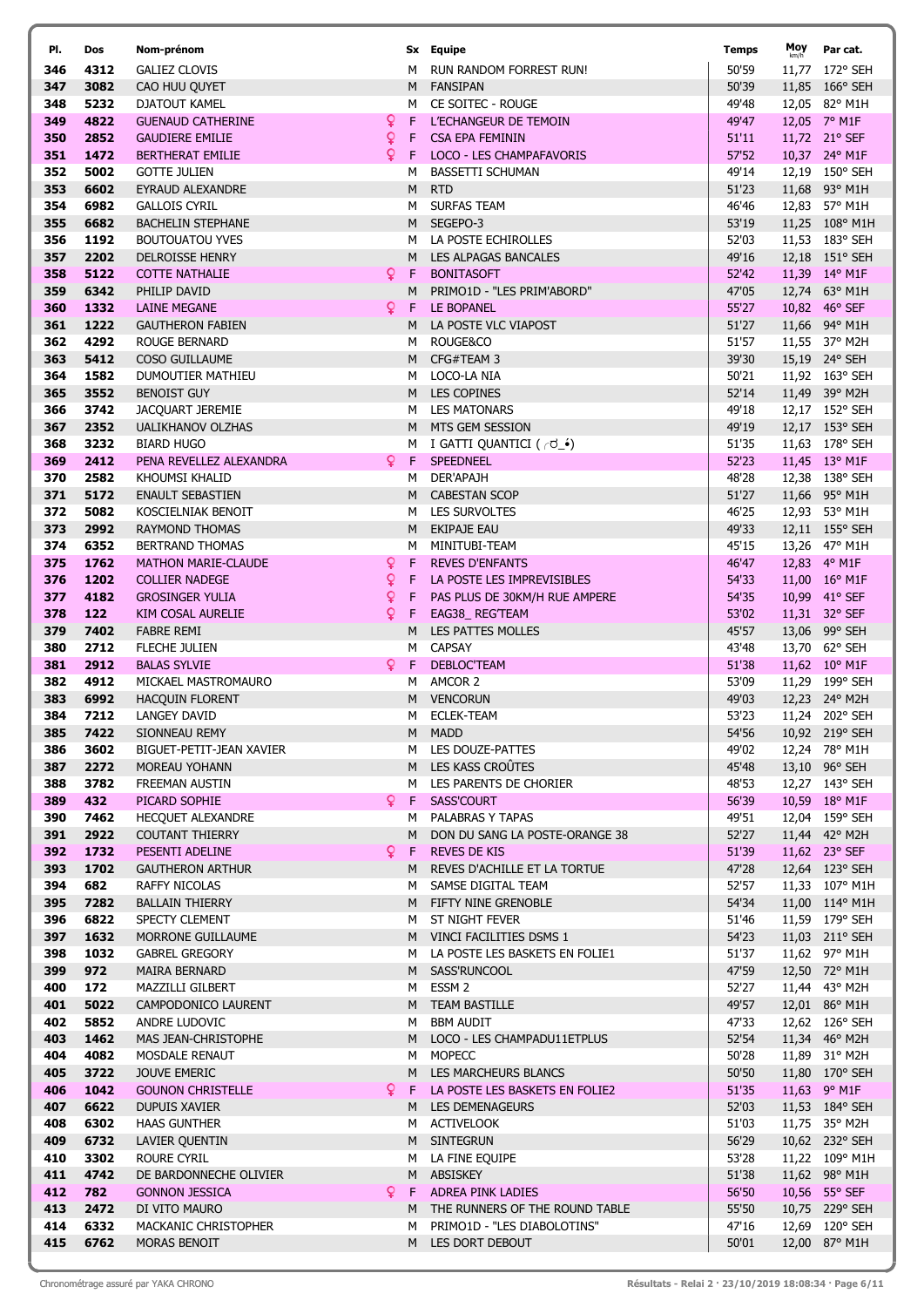| PI.        | Dos          | Nom-prénom                                        |                |          | Sx Equipe                                 | Temps            | Moy   | Par cat.                        |
|------------|--------------|---------------------------------------------------|----------------|----------|-------------------------------------------|------------------|-------|---------------------------------|
| 416        | 5442         | <b>FOURNIER HELOISE</b>                           | Q.             |          | <b>CORYS RUN &amp; DIE 2</b>              | 50'26            | 11,90 | $17^{\circ}$ SEF                |
| 417        | 6462         | <b>MORIN CHLOE</b>                                | Q              | F        | TEAM PW2 RUNMARKETGIRL                    | 53'06            | 11,30 | 33° SEF                         |
| 418        | 4832         | PELLIZZER CLAIRE                                  | Q              | F.       | LES COMP A BLOC'S                         | 56'40            |       | 10,59 53° SEF                   |
| 419        | 1022         | <b>BROYART BRUNO</b>                              |                | M        | LA POSTE ARVES RUNNERS                    | 49'11            |       | 12,20 2° M3H                    |
| 420        | 2622         | <b>GRISEZ FRANCOIS</b>                            |                | M        | BELLEDONNE COMMUNICATIONS                 | 46'00            |       | 13,04 100° SEH                  |
| 421        | 7502         | <b>BESLE DENIS</b>                                |                | M        | TAG38                                     | 56'27            |       | 10,63 7° M3H                    |
| 422        | 492          | RAMELET MICHEL                                    |                | м        | <b>HARDIS - GLOBAL RUNNERS</b>            | 56'12            |       | 10,68 126° M1H                  |
| 423        | 6892         | LE BOMIN ERIC                                     |                | M        | <b>TECHNOSENS</b>                         | 56'13            |       | 10,67 127° M1H                  |
| 424        | 1812         | <b>FERAIN FABRICE</b>                             |                | м        | LES INSUPPORTAUX                          | 1h01'02          | 9,83  | 248° SEH                        |
| 425        | 7022         | <b>ICETA OLIVIER</b>                              |                | M        | <b>LES VZANTILOPES</b>                    | 1h01'44          |       | 9,72 148° M1H                   |
| 426        | 5582         | <b>RENARD JEAN-COSMES</b>                         |                | M        | <b>LES CARASPEED</b>                      | 55'38            |       | 10,78 227° SEH                  |
| 427        | 7322         | <b>SERRE NICOLAS</b>                              |                | M        | LA JUNGLE                                 | 52'41            |       | 11,39 192° SEH                  |
| 428        | 5762         | <b>ATANAS VASILEV</b>                             |                | м        | EUROHOLD BULGARIA                         | 1h00'23          |       | 9,94 245° SEH                   |
| 429        | 2262         | <b>CHARLET ISMAEL</b>                             |                |          | M LES INTELLO PRESQUE SPORTIFS            | 50'16            |       | 11,94 161° SEH                  |
| 430        | 3902         | <b>BILLET NATHALIE</b>                            | <u>Q</u>       |          | F LES SWIMRUNNEUSES                       | 46'40            |       | 12,86 3° M1F                    |
| 431<br>432 | 5752         | ROZMIAREK FABRICE                                 |                | M        | SPEEDY MONOLITHE                          | 49'07            |       | 12,22 1° M3H                    |
|            | 3702<br>5072 | <b>RICARD ROGER</b>                               |                | м        | LES LIEVRES ET LA TORTUE                  | 53'50            |       | 11,15 4° M3H                    |
| 433<br>434 | 6662         | <b>GUILLEMIN PIERRE</b><br><b>WUYCIK GEOFFREY</b> |                | M<br>M   | <b>BIO-LOGIC POWER TEAM 1</b><br>SEGEPO-1 | 52'53<br>55'40   |       | 11,35 45° M2H<br>10,78 228° SEH |
| 435        | 1252         | <b>DODOS AMANDINE</b>                             | $\mathbf{Q}$   | F.       | <b>LES INARAYTABLES</b>                   | 50'48            |       | 11,81 20° SEF                   |
| 436        | 2122         | COLOSCHI DAVID                                    |                | м        | <b>GEM IMPACT</b>                         | 55'10            |       | 10,88 220° SEH                  |
| 437        | 3922         | SCARIOT FLORANMUTANT                              |                | M        | <b>LES ZORUS</b>                          | 59'01            |       | 10,17 243° SEH                  |
| 438        | 5912         | <b>GONTHIER SEBASTIEN</b>                         |                | M        | <b>GROUPE ILCO</b>                        | 51'06            |       | 11,74 174° SEH                  |
| 439        | 6042         | <b>CORAZZA JEROME</b>                             |                | M        | IMT <sub>1</sub>                          | 53'50            |       | 11,15 111° M1H                  |
| 440        | 4852         | <b>GIRAUD JEAN YVES</b>                           |                | м        | <b>TEAM ADN</b>                           | 54'34            |       | 11,00 52° M2H                   |
| 441        | 3272         | MARTINEZ JONATHAN                                 |                |          | M KILOM'EATERS                            | 51'05            |       | 11,75 16° ESH                   |
| 442        | 7182         | <b>MARQUER ADELAIDE</b>                           | Q.             | F.       | <b>CLINIQUE KORIAN LES GRANGES</b>        | 56'02            |       | 10,71 50° SEF                   |
| 443        | 942          | <b>GAGUIN VINCENT</b>                             |                | M        | LES GROS DECHETS                          | 53'05            |       | 11,30 197° SEH                  |
| 444        | 4962         | DECOTTE JEREMY                                    |                | M        | <b>ATOS POWERED</b>                       | 53'44            |       | 11,17 205° SEH                  |
| 445        | 5802         | RICHON ETIENNE                                    |                | M        | <b>GRDF VERT L'AVENIR</b>                 | 51'02            |       | 11,76 173° SEH                  |
| 446        | 1432         | <b>NGUYEN FRANCK</b>                              |                | M        | FASSOLOCO2                                | 51'39            |       | 11,62 99° M1H                   |
| 447        | 3022         | <b>GIROUD SEVERIN</b>                             |                | M        | <b>EKIPAJE YE</b>                         | 49'07            |       | 12,22 148° SEH                  |
| 448        | 5092         | <b>BRAS GUILLAUME</b>                             |                | м        | <b>BLUE ORTHO 1</b>                       | 52'24            |       | 11,45 187° SEH                  |
| 449        | 2082         | <b>DUBOST CAROLINE</b>                            | Q.             | F        | BIOMERIEUX GRENOBLE EQUIPE 2              | 54'29            |       | 11,01 39° SEF                   |
| 450        | 1982         | <b>ABBATE FRANCESCO</b>                           |                | M        | ST_AR_IS_BORN                             | 51'31            |       | 11,65 96° M1H                   |
| 451        | 3452         | <b>VALETTE EMMANUELLE</b>                         | $\mathsf{Q}^-$ | -F       | LES BADISTES EN FOLIE                     | 54'52            |       | 10,94 42° SEF                   |
| 452        | 6852         | <b>ARTHUR DUMAS</b>                               |                | м        | TDK (FACE A)                              | 47'28            |       | 12,64 124° SEH                  |
| 453<br>454 | 5242<br>5782 | <b>NENERT PATRICK</b><br><b>COURT FLORIAN</b>     |                | M .<br>м | CE SOITEC - VERT<br>BTA SEYSSINET-PARISET | 50'30<br>53'25   |       | 11,88 33° M2H<br>11,23 19° ESH  |
| 455        | 1142         | ROLLAND JOANNA                                    | Q              |          | F LA POSTE LES CHAMOUS                    | 51'37            |       | 11,62 22° SEF                   |
| 456        | 3632         | <b>CARDIN FABRICE</b>                             |                |          | M LES EPICURIENS                          | 52'46            |       | 11,37 193° SEH                  |
| 457        | 2482         | DUBOIS FREDERIC                                   |                |          | M UDIMEC                                  | 55'28            |       | 10,82 53° M2H                   |
| 458        | 5322         | BRIGANT DIDIER                                    |                | м        | REEDUCATION NEURO CHUGA 1                 | 52'23            |       | 11,45 3° M3H                    |
| 459        | 7092         | <b>CASSAGNE QUENTIN</b>                           |                |          | M ALESA                                   | 57'10            |       | 10,50 237° SEH                  |
| 460        | 4352         | LE GALL PHILOMENE                                 | Q.             | F.       | SANS PRISE DE TETE                        | 56'16            |       | 10,66 51° SEF                   |
| 461        | 7452         | <b>GUERGADIC JEAN-MICHEL</b>                      |                | M        | ON PREFERE L'APERO                        | 51'10            |       | 11,73 91° M1H                   |
| 462        | 5922         | <b>GIRAUD CYRIELLE</b>                            | Q.             | F        | <b>TEAM PAYANT 1</b>                      | 51'54            |       | 11,56 25° SEF                   |
| 463        | 6222         | <b>DURAND CAROLINE</b>                            | Q.             |          | F LE STORE BY CA                          | 59'38            |       | 10,06 30° M1F                   |
| 464        | 6592         | LEVET FRANCOIS                                    |                | м        | <b>ROSSIRUN</b>                           | 49'47            |       | 12,05 158° SEH                  |
| 465        | 3282         | CHIAUDANO JULIEN                                  |                | M        | <b>L'APERUN</b>                           | 51'43            |       | 11,60 101° M1H                  |
| 466        | 3712         | <b>QUENOT DELPHINE</b>                            | Q.             | F.       | <b>LES MANCHOTS</b><br>THE TGIF TEAM      | 58'33            |       | 10,25 58° SEF                   |
| 467<br>468 | 4612<br>3152 | PAWLAK FRANK<br><b>CHARPIN FABRICE</b>            |                | M.<br>м  | <b>GENEPI</b>                             | 53'54<br>44'15   |       | 11,13 112° M1H<br>13,56 35° M1H |
| 469        | 2642         | DELAPLAGNE JEAN-DANIEL                            |                |          | M ADVIENNEQUEPOURRA                       | 46'56            |       | 12,78 112° SEH                  |
| 470        | 5402         | RAPIN FLORENT                                     |                | M        | CFG #TEAM1                                | 50'07            |       | 11,97 88° M1H                   |
| 471        | 4192         | <b>COUARRAZE LAURENT</b>                          |                | M        | PAS SI VIIIITE !!!                        | 44'33            |       | 13,47 78° SEH                   |
| 472        | 4122         | <b>MAGNE FLORENCE</b>                             | Q.             | F.       | OHE PROMETHEE LES FANTASTIQUES            | 52'19            |       | 11,47 29° SEF                   |
| 473        | 4132         | ANDRE SYLVAIN                                     |                | M        | OHE PROMETHEELES MOINS MAUVAIS            | 55'27            |       | 10,82 118° M1H                  |
| 474        | 5202         | BERTHELOOT FLORIAN                                |                | м        | T-CAP                                     | 54'04            |       | 11,10 206° SEH                  |
| 475        | 6442         | DANIEL EMILIEN                                    |                | M        | PSF <sub>2</sub>                          | 56'04            |       | 10,70 231° SEH                  |
| 476        | 3062         | <b>SAVOIE NELLY</b>                               | Q.             | F        | <b>EXDEBLOCTEAM</b>                       | 54'58            |       | 10,92 43° SEF                   |
| 477        | 5992         | <b>MARCHAND YVES</b>                              |                | M        | <b>HAVANA IT &amp; APPS</b>               | 52'49            |       | 11,36 44° M2H                   |
| 478        | 2792         | <b>DESOUTTER JENNIFER</b>                         | Q.             | F.       | CIMA - CA IRA MIEUX APRES!                | 56'17            |       | 10,66 52° SEF                   |
| 479        | 4152         | RIVOIRE SYLVIANE                                  | ò              | F.       | PAPILLON DE L'ATLAS                       | 57'33            |       | 10,43 22° M1F                   |
| 480        | 7342         | CORNEA-DALQUIER VALENTINA                         | ò              | F        | LA TRONCHE                                | 1h02'31          | 9,60  | 82° SEF                         |
| 481        | 1452         | MICHY BEATRICE                                    | Q.             | F        | LES LOCOS MOTIVES                         | 59'06            |       | 10,15 27° M1F                   |
| 482<br>483 | 2052<br>6902 | <b>FONTANA FRANCK</b><br><b>BOURG BENOIT</b>      |                | м<br>M   | 2HMAX<br>TEAM RUN IN TESSI                | 1h00'47<br>55'46 |       | 9,87 145° M1H<br>10,76 120° M1H |
| 484        | 5522         | FAZIO JEROME                                      |                | M        | DAUPHINE POIDS LOURDS                     | 54'43            |       | 10,97 215° SEH                  |
| 485        | 5342         | <b>BERTE PAULINE</b>                              | $\mathsf{Q}$   | F        | <b>CIC ORIO FEMININE</b>                  | 55'19            |       | 10,85 45° SEF                   |
|            |              |                                                   |                |          |                                           |                  |       |                                 |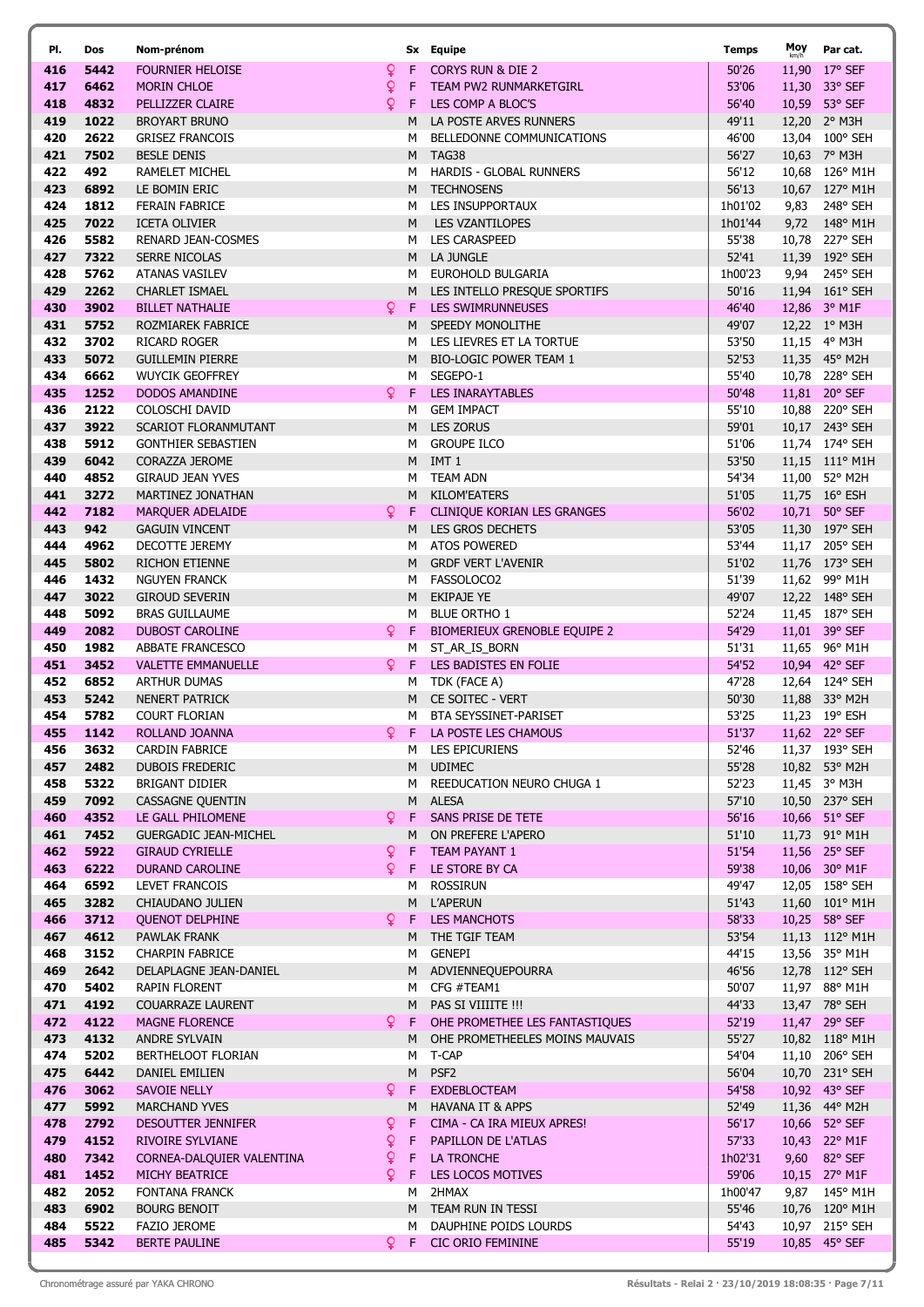| PI.        | Dos          | Nom-prénom                                        |         |                  | Sx Equipe                                       | Temps            | Moy  | Par cat.                         |
|------------|--------------|---------------------------------------------------|---------|------------------|-------------------------------------------------|------------------|------|----------------------------------|
| 486        | 1572         | PATRIS ROMAIN                                     |         | M                | <b>LOCOCOTIER</b>                               | 54'40            |      | 10,98 115° M1H                   |
| 487        | 1412         | ROBET CLEMENT                                     |         |                  | M AI AI AI                                      | 55'12            |      | 10,87 221° SEH                   |
| 488        | 1162         | LAGHA JABAL                                       |         |                  | M LA POSTE POSTAL ROCKETS                       | 55'54            |      | 10,73 122° M1H                   |
| 489        | 4972         | PRIZZI EMMANUEL                                   |         | M                | EKIDENME SUIVE !                                | 56'25            |      | 10,64 128° M1H                   |
| 490        | 4502         | <b>BRISSON MATTHIEU</b>                           |         | M                | TEAM CLOS MARCHAND 2                            | 49'41            |      | 12,08 81° M1H                    |
| 491<br>492 | 3642<br>6692 | <b>MONDON OPHELIE</b><br><b>LEBON ERIC</b>        | Q.      | F<br>M           | LES FLAMMES MEYLANAISES<br>SEGEPO-4             | 1h01'26<br>55'23 |      | 9,77 73° SEF<br>10,83 117° M1H   |
| 493        | 7072         | CAZAUX JEAN-BAPTISTE                              |         | M                | ACCENTURE FAIT SON CHO                          | 55'30            |      | 10,81 223° SEH                   |
| 494        | 4462         | <b>PATRUNO ANNE</b>                               | Q.      | -F               | <b>TEAM 38500</b>                               | 54'48            |      | 10,95 8° M2F                     |
| 495        | 6612         | <b>RIVAL HERVE</b>                                |         | M                | <b>RVI</b>                                      | 56'03            |      | 10,70 55° M2H                    |
| 496        | 3932         | <b>CLEMENT STEPHANIE</b>                          | Q.      | F                | LES ZUMBOX' DU PAYS D'ALLEVARD                  | 51'43            |      | 11,60 11° M1F                    |
| 497        | 1852         | DIOUF CHEIKH                                      |         | M                | ST_DUR                                          | 59'16            |      | 10,12 244° SEH                   |
| 498        | 6972         | BONHOMME ALEXANDRE                                |         | M                | <b>UROMEMS 2</b>                                | 59'16            |      | 10,12 143° M1H                   |
| 499        | 2092         | <b>FOURNA ELVYN</b>                               |         |                  | M COURIR ENTRE AMIS!                            | 49'53            |      | 12,03 15° ESH                    |
| 500        | 1512         | <b>BROTEL ALEXIS</b>                              |         | M                | LOCO - LES CHAMPATOUSNIVEAUX                    | 49'21            |      | 12,16 80° M1H                    |
| 501<br>502 | 332<br>2592  | <b>BAUDIN CAROLINE</b><br><b>CHAVANT FABRICE</b>  | Q.      | Æ<br>M           | CMBM <sub>3</sub><br><b>T'APAJH</b>             | 54'09<br>1h02'43 |      | 11,08 36° SEF<br>9,57 150° M1H   |
| 503        | 7202         | <b>FAGNIEL THOMAS</b>                             |         | M                | <b>CROSSFIT GRENOBLE 4</b>                      | 53'38            |      | 11,19 204° SEH                   |
| 504        | 232          | LEMAITRE ANNIE                                    | ò       | -F               | <b>TAROT EAC</b>                                | 57'57            |      | 10,35 1° M3F                     |
| 505        | 5732         | <b>MOREAU GWENAEL</b>                             |         | M                | EOLAS <sub>5</sub>                              | 1h00'09          | 9,98 | 20° ESH                          |
| 506        | 4562         | <b>REY FABIENNE</b>                               | Q.      | F.               | <b>TEAM SOPHIE</b>                              | 53'40            |      | 11,18 15° M1F                    |
| 507        | 1082         | PINCHARD STEPHANE                                 |         | M                | LA POSTE LES UTOPISTES 2                        | 57'27            |      | 10,44 132° M1H                   |
| 508        | 7172         | <b>DOLSO MARINE</b>                               | Q.      | F.               | CISEPZ_2                                        | 52'20            |      | 11,46 30° SEF                    |
| 509        | 1712         | <b>KEIGNART JULIEN</b>                            |         | M                | <b>REVE DES 6 T'AIME</b>                        | 48'28            |      | 12,38 74° M1H                    |
| 510<br>511 | 2182<br>5112 | <b>BRUYERE VINCENT</b>                            | Q.      | M                | <b>JAMAIS FATIGUE</b>                           | 54'17<br>54'17   |      | 11,05 209° SEH<br>11,05 37° SEF  |
| 512        | 4202         | ROCHAS LISE<br><b>NAVILLE PAULINE</b>             | Q.      | -F.<br>F.        | TEAM BNP PARIBAS<br>PETER'S TEAM                | 55'37            |      | 10,79 48° SEF                    |
| 513        | 6812         | DORE OLIVIER                                      |         | M                | <b>SSPICY TEAM 2</b>                            | 50'47            |      | 11,81 168° SEH                   |
| 514        | 6312         | <b>VENTRE ERWANN</b>                              |         | M                | CYTOO                                           | 58'39            |      | 10,23 242° SEH                   |
| 515        | 2802         | <b>GROSSETETE PIERRE</b>                          |         | M                | <b>CLEMAPIPOTOCH</b>                            | 56'33            |      | 10,61 8° M3H                     |
| 516        | 2172         | AIRIEAU ANTINEA                                   | Q.      | F.               | <b>ILL ET ELLES</b>                             | 59'45            |      | 10,04 62° SEF                    |
| 517        | 6482         | PERONNARD JEAN MARC                               |         | M                | TEAM PW4 RUN MIXTE                              | 52'29            |      | 11,43 104° M1H                   |
| 518        | 5882         | TIEC JONATHAN                                     |         | M                | <b>BBM SOCIAL</b>                               | 52'57            |      | 11,33 195° SEH                   |
| 519        | 6472         | <b>DUGENET STEPHANE</b>                           |         | M                | TEAM PW3 RUN HAPPY                              | 54'51            |      | 10,94 218° SEH                   |
| 520<br>521 | 4072<br>5272 | LABRE OLIVIER<br><b>DUMANOIR PERRINE</b>          |         | м<br>9 F         | MOIRANS-JUDO<br><b>TEAM UPU 1</b>               | 50'13<br>57'20   |      | 11,95 89° M1H<br>10,47 21° M1F   |
| 522        | 3332         | <b>FINOT YANN</b>                                 |         | M                | LA TEAM NRJ-ZANTE                               | 58'17            |      | 10,29 138° M1H                   |
| 523        | 1562         | <b>VARA LARSEN MATIAS</b>                         |         | M                | LOCO_GRENOBLECENTER                             | 53'25            |      | 11,23 203° SEH                   |
| 524        | 4732         | <b>GENIN NICOLAS</b>                              |         | м                | <b>ABMS GROUPE</b>                              | 55'54            |      | 10,73 123° M1H                   |
| 525        | 4062         | VELAZQUEZ JORGE                                   |         | M                | MEXICANOS                                       | 55'28            |      | 10,82 222° SEH                   |
| 526        | 3072         | PERRIN NICOLAS                                    |         | M                | <b>FAMILLE DU COEUR</b>                         | 55'52            |      | 10,74 121° M1H                   |
| 527        | 4442         | LE RESTE BENJAMIN                                 |         | M                | SPORTIFS DU DIMANCHE COURIR                     | 54'49            |      | 10,95 217° SEH                   |
| 528        | 5292         | <b>BOSSERAY ANNICK</b>                            | ò.      | F.               | <b>BHRE</b>                                     | 58'42            |      | 10,22 13° M2F                    |
| 529<br>530 | 1282<br>1302 | <b>CAPOLONGO RAPHAEL</b><br>BOURGEAT PIERRE-ALAIN |         | M<br>M           | LES RAYTARDATAIRES<br><b>BANDE DECIDEE</b>      | 53'39<br>57'17   |      | 11,18 110° M1H<br>10,47 131° M1H |
| 531        | 5252         | PORTIER FRANCOIS                                  |         | M                | OTSUKARESAMA'S                                  | 55'31            |      | 10,81 224° SEH                   |
| 532        | 3982         | RUIZ EMILIO                                       |         | M                | <b>LOS LATINOS</b>                              | 50'39            |      | 11,85 167° SEH                   |
| 533        | 6362         | SERAFIN FRANCK                                    |         | M                | <b>NINJAS TORTUBES</b>                          | 59'31            |      | 10,08 61° M2H                    |
| 534        | 4542         | CHAMOUSSET GUILLAUME                              |         | M                | TEAM R.A.F.                                     | 47'08            |      | 12,73 118° SEH                   |
| 535        | 6502         | <b>JACQUES CHARLENE</b>                           |         | φ F              | PV POWER 2                                      | 55'52            |      | 10,74 49° SEF                    |
| 536        | 3992         | RAMBAUD ROMAIN                                    |         | M                | M1 DE DROIT PUBLIC, TEAM 1 !                    | 56'32            |      | 10,61 233° SEH                   |
| 537<br>538 | 5302<br>4642 | <b>CLARAC EMMANUELLE</b>                          | Q.<br>Ŷ | F<br>$\mathsf F$ | <b>REEDUCATION NEURO CHUGA 2</b>                | 55'39            |      | 10,78 9° M2F                     |
| 539        | 3612         | DAVID SABINE<br><b>DELDON MARTINE</b>             | ò       | F                | <b>TURTLE BIZ</b><br>LES DROLES DE DAMES        | 1h03'22<br>58'15 | 9,47 | 86° SEF<br>10,30 12° M2F         |
| 540        | 3042         | AMELIE PINO                                       | Q.      | $\mathsf F$      | <b>EQUIVOX</b>                                  | 59'14            |      | 10,13 59° SEF                    |
| 541        | 7052         | <b>BARD ANTHONY</b>                               |         | M                | <b>TEAM WIDIP</b>                               | 1h00'46          | 9,87 | 21° ESH                          |
| 542        | 5942         | SPERENDIO GERARD                                  |         | м                | TEAM PAYANT 3                                   | 56'06            |      | 10,70 56° M2H                    |
| 543        | 7312         | TELMON DIMITRI                                    |         |                  | M LA BASSE COUR                                 | 52'37            |      | 11,40 191° SEH                   |
| 544        | 7242         | VIOUJAS DAVID                                     |         | м                | EN ROUTE VERS LE PODIUM !                       | 57'56            |      | 10,36 134° M1H                   |
| 545        | 3512         | <b>FENAILLE FABRICE</b>                           |         |                  | M LES CHAMANES                                  | 57'07            |      | 10,50 130° M1H                   |
| 546        | 7272         | SALELLES XAVIER                                   |         | м                | FIFTY NINE ECHIROLLES                           | 57'28            |      | 10,44 133° M1H                   |
| 547<br>548 | 5772<br>7042 | MIARD THIBAUD<br>LAMOTTE DORIAN                   |         |                  | M TEAM FLORALIS<br>LA TEAM VULKAM FAIT DU SPORT | 56'00<br>51'55   |      | 10,71 230° SEH                   |
| 549        | 4262         | SYLVAIN THOMAS                                    |         | M<br>M           | RC ZAMIGOS RUGBY 1                              | 52'13            |      | 11,56 182° SEH<br>11,49 185° SEH |
| 550        | 4252         | <b>FARGIER FRANCK</b>                             |         | м                | <b>RC ZAMIGOS RUGBY</b>                         | 54'04            |      | 11,10 50° M2H                    |
| 551        | 4762         | <b>BILLION GILLES</b>                             |         | M.               | LES FLECHES ALPINES                             | 57'45            |      | 10,39 59° M2H                    |
| 552        | 4782         | <b>GRASSI ALEXANDRE</b>                           |         | м                | <b>AFTRAL</b>                                   | 52'44            |      | 11,38 106° M1H                   |
| 553        | 4692         | ROUZEAU ROMY                                      | Q.      | $\mathsf F$      | <b>VIRUS</b>                                    | 1h02'05          |      | 9,66 76° SEF                     |
| 554        | 5502         | ALVAREZ-HERAULT JEREMY                            |         |                  | M TEAM MAGNETIC RUNNING                         | 46'07            |      | 13,01 102° SEH                   |
| 555        | 7082         | LERETOUR KEVIN                                    |         | M                | ACTIMEMORI                                      | 54'25            |      | 11,03 213° SEH                   |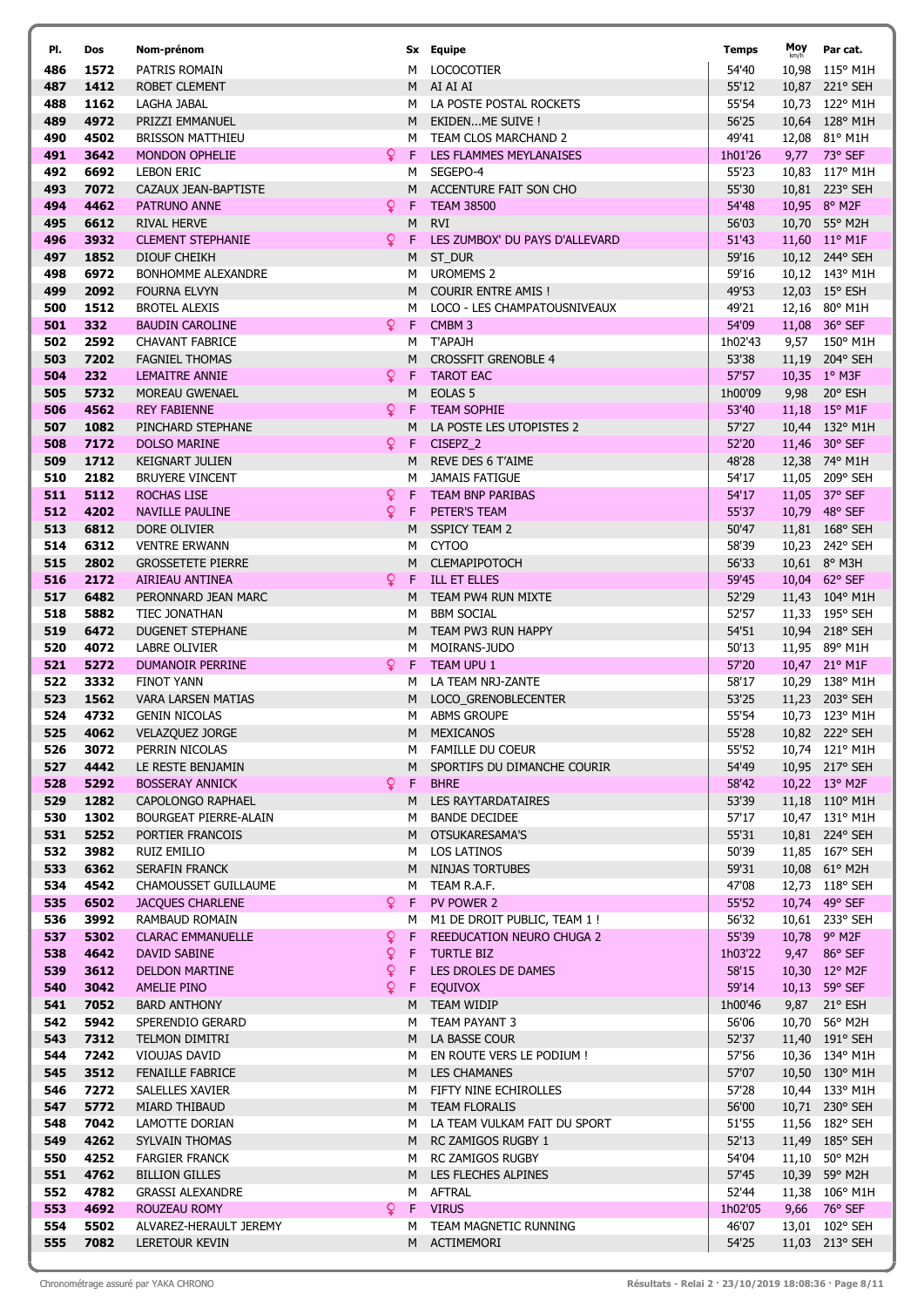| PI.        | Dos          | Nom-prénom                                          |              |                  | Sx Equipe                                      | Temps            | Moy   | Par cat.                        |
|------------|--------------|-----------------------------------------------------|--------------|------------------|------------------------------------------------|------------------|-------|---------------------------------|
| 556        | 3002         | BERTHET BENEDICTE                                   | Q.           | F.               | <b>EKIPAJE MAA</b>                             | 58'42            |       | 10,22 25° M1F                   |
| 557        | 892          | <b>DIALLO YERO</b>                                  |              | M                | NOVOTEL ACCOR                                  | 1h01'38          | 9,73  | 64° M2H                         |
| 558        | 6862         | <b>ZBITAK AXEL</b>                                  |              | м                | TDK (FACE B)                                   | 52'55            |       | 11,34 194° SEH                  |
| 559        | 2722         | <b>TORNAMBE MANON</b>                               | Q.           | F.               | <b>C'EKIDEN ?</b>                              | 1h01'03          | 9,83  | 7° ESF                          |
| 560        | 3372         | LIVRIERI FABRICE                                    |              | м                | L'EKIDEN POUR LES NULS                         | 52'10            | 11,50 | 38° M2H                         |
| 561        | 6242         | <b>BALESTRA FRANCIS</b>                             |              | M                | <b>LES LINKS</b>                               | 58'09            |       | 10,32 60° M2H                   |
| 562        | 1422         | PORKOLAB PASCAL                                     |              | м                | FASSOLOCO1                                     | 57'00            | 10,53 | 57° M2H                         |
| 563<br>564 | 2772<br>5282 | <b>FIORELLI STEPHANIE</b><br><b>BESSON JULIETTE</b> | ò<br>Q       | F<br>$\mathsf F$ | <b>CHICKEN RUN</b><br><b>BGN</b>               | 57'07<br>54'22   | 10,50 | 56° SEF<br>11,04 38° SEF        |
| 565        | 3892         | <b>FERJANI MALIK</b>                                |              | M                | <b>LES STETHOSPOTES</b>                        | 1h00'51          | 9,86  | 246° SEH                        |
| 566        | 3802         | <b>TEPENIER LISA</b>                                | Q.           | F                | <b>LES PINGOUINS</b>                           | 57'51            |       | 10,37 6° ESF                    |
| 567        | 6912         | <b>EYRAUD LAURENT</b>                               |              | M                | <b>UBIQUBE</b>                                 | 1h01'30          | 9,76  | 147° M1H                        |
| 568        | 7162         | <b>MIRA INES</b>                                    | Q.           | F                | CISEPZ_1                                       | 52'59            |       | 11,32 5° ESF                    |
| 569        | 382          | <b>BOULANGE LAURENCE</b>                            | Q.           | F                | <b>LES CAPRGETTES</b>                          | 59'00            |       | 10,17 14° M2F                   |
| 570        | 2652         | <b>BECQUET PHILIPPE</b>                             |              | M                | AMA DIEM                                       | 58'04            |       | 10,33 136° M1H                  |
| 571        | 4382         | VO ANH TUAN                                         |              | M                | SON DOONG                                      | 54'30            |       | 11,01 214° SEH                  |
| 572        | 1232         | DOMPS BAPTISTE                                      |              | м                | <b>TEAM SABORD</b>                             | 52'19            |       | 11,47 186° SEH                  |
| 573        | 2492         | <b>MARTIN MYLENE</b>                                | ò            | F                | <b>UDIMEC 2</b>                                | 1h01'28          | 9,76  | 34° M1F                         |
| 574        | 7032         | <b>BAR FANNY</b>                                    | Q.           | F                | <b>LES PIEDS BEAUX</b>                         | 1h01'21          | 9,78  | $71^{\circ}$ SEF                |
| 575        | 752          | <b>BOUJARD CEDRIC</b>                               |              | M                | <b>CERAICHU</b>                                | 56'10            |       | 10,68 125° M1H                  |
| 576        | 6292         | MATHIEU JEAN-MARIE                                  |              | M                | <b>LES SURICATES</b>                           | 50'29            |       | 11,89 32° M2H                   |
| 577        | 4752         | <b>FRANCOIS MATHIEU</b>                             |              | M                | <b>ACTIS MIX</b>                               | 56'56            |       | 10,54 129° M1H                  |
| 578        | 5822         | <b>GENOUX AURELIE</b>                               | Q.           | F                | GIN1                                           | 1h00'43          | 9,88  | 67° SEF                         |
| 579<br>580 | 6072<br>5872 | <b>BARBAULT FLORENT</b>                             |              | M                | IGE                                            | 50'19            |       | 11,92 162° SEH                  |
| 581        | 5382         | <b>MUGGEO CORINNE</b><br><b>ROYER DAVID</b>         | Q.           | F<br>M           | <b>BBM EXPERTISE</b><br>ATTENTION A LA COMARCH | 57'02<br>58'29   |       | 10,52 10° M2F<br>10,26 139° M1H |
| 582        | 6932         | <b>JACQUET THIERRY</b>                              |              | м                | EQUIPE CFDT "70 000 CHICHE"                    | 53'41            |       | 11,18 49° M2H                   |
| 583        | 4452         | BERTAGNIN EMMANUELLE                                | Q.           | $\mathsf F$      | <b>TASUKI</b>                                  | 1h01'21          | 9,78  | 72° SEF                         |
| 584        | 2452         | <b>REFFAY ANAIS</b>                                 | Q.           | F                | <b>TEAM CA</b>                                 | 1h00'43          | 9,88  | 68° SEF                         |
| 585        | 2832         | PLANET STEPHANE                                     |              | M                | <b>CROSSFIT GRENOBLE</b>                       | 1h06'08          | 9,07  | 67° M2H                         |
| 586        | 5132         | JACQUIER-ROUX JEREMY                                |              | M                | <b>BONITORUNNERS</b>                           | 56'44            | 10,58 | 234° SEH                        |
| 587        | 7492         | <b>BAO JIAWEI</b>                                   |              | 9 F              | SUR LE FIL                                     | 1h00'35          | 9,90  | 66° SEF                         |
| 588        | 4232         | FABARON JEAN-MICHEL                                 |              | м                | <b>PROTEME</b>                                 | 56'00            | 10,71 | 54° M2H                         |
| 589        | 6642         | SLIMANI MYRIAM                                      |              | $Q$ F            | SE GREEN LANTERN                               | 55'29            | 10,81 | 47° SEF                         |
| 590        | 7332         | LE GAC NICOLAS                                      |              | м                | LA TEAM FLASH'                                 | 55'33            |       | 10,80 119° M1H                  |
| 591        | 2222         | ROBVEILLE JULIE                                     | Q.           | -F               | LES GAMBETTES MOLLES                           | 1h02'33          | 9,59  | 37° M1F                         |
| 592        | 5842         | <b>BUISSIERE GERARD</b>                             |              | м                | <b>GRETA DE GRENOBLE</b>                       | 1h00'45          | 9,88  | 10° M3H                         |
| 593        | 1842         | MESSAOUDI MERYL                                     | Q.           | -F.              | ST_DU VENT DANS MES MOLLETS                    | 1h00'19          | 9,95  | 65° SEF                         |
| 594        | 5812         | SAHLI YOSRI                                         |              | м                | <b>GRAVEMENT TROP COOL</b>                     | 57'05            |       | 10,51 236° SEH                  |
| 595        | 2932         | MONCHARMONT AMANDINE                                | Q.           | F                | <b>DOUGOUNOU</b>                               | 1h02'20          |       | 9,63 81° SEF                    |
| 596<br>597 | 6522<br>3262 | VERNAGALLO (MULLER) SYLVIE<br><b>HUOT JENNIFER</b>  | Q.           | $Q$ F            | F LES POLOS<br><b>KESKONFOULA</b>              | 59'14<br>1h01'27 |       | 10,13 28° M1F<br>9,76 33° M1F   |
| 598        | 6052         | EL ABDOUNI ABDELMAJID                               |              | M                | IMT 2                                          | 58'30            |       | 10,26 140° M1H                  |
| 599        | 5512         | RADAFIARIJAONA DIERA                                |              |                  | M LES CROUS'TILLANTS                           | 54'23            |       | 11,03 212° SEH                  |
| 600        | 3052         | <b>CAPELLI SHANNON</b>                              | Q.           | F.               | <b>ERROR 404</b>                               | 1h02'13          |       | 9,64 79° SEF                    |
| 601        | 5492         | LAMAISON DAMIEN                                     |              |                  | M ILS SENSORTENT                               | 49'39            |       | 12,08 13° ESH                   |
| 602        | 4992         | <b>GAU OLIVIER</b>                                  |              |                  | M LEGATOS                                      | 58'09            |       | 10,32 9° M3H                    |
| 603        | 5222         | LONGUEVILLE CLAUDE                                  |              |                  | M CE SOITEC - BLEU                             | 1h02'45          |       | 9,56 151° M1H                   |
| 604        | 522          | MAOR ARIEL                                          |              |                  | M HARDIS - LES AS                              | 59'12            |       | 10,14 142° M1H                  |
| 605        | 4492         | <b>FOLLET SEVERINE</b>                              | Q.           |                  | F TEAM CHATAIGNES                              | 1h01'03          | 9,83  | $32^{\circ}$ M1F                |
| 606        | 5562         | <b>GAUME SANDRA</b>                                 | Q.           | F.               | EKIKI REVIENT                                  | 56'47            |       | 10,57 19° M1F                   |
| 607        | 6752         | <b>CISLO BASTIEN</b>                                |              | M                | CE SOCIETE GENERALE TEAM 1                     | 1h01'12          |       | 9,80 249° SEH                   |
| 608        | 4702         | POITOU VERONIQUE                                    | Q.           | F.               | VMC & TIMBREES                                 | 1h04'02          |       | 9,37 18° M2F                    |
| 609        | 482          | DELIOT GERALDINE                                    | Q.           | $\mathsf F$      | <b>HARDIS - GIRLZ</b>                          | 59'29            |       | 10,09 29° M1F                   |
| 610<br>611 | 3652<br>6062 | PACH CORINE<br><b>BARBERO ALBANE</b>                | <b>Q</b>     | -F.<br>$Q$ F     | LES GAZELLES DE CORPS&GRAPHIE<br>PREST'IGE     | 57'32<br>58'18   |       | 10,43 11° M2F<br>10,29 57° SEF  |
| 612        | 4512         | EYBERT GUILLON GUY                                  |              |                  | M TEAM EYBERT GUILLON                          | 56'06            |       | 10,70 6° M3H                    |
| 613        | 692          | <b>VIGEARS CLAIRE</b>                               | Q.           | -F               | <b>SAMSEDUY</b>                                | 1h06'01          | 9,09  | 89° SEF                         |
| 614        | 6582         | DROGO DELBOUR VIRGINIE                              |              | $Q$ F            | <b>RUN AND WALK</b>                            | 1h05'30          |       | 9,16 40° M1F                    |
| 615        | 5432         | BEDMAR OLIVIER                                      |              | M                | CORYS RUN & DIE 1                              | 1h00'59          | 9,84  | 247° SEH                        |
| 616        | 4792         | <b>COTTE SANDRINE</b>                               | Q.           | -F.              | <b>AGORI</b>                                   | 1h00'51          | 9,86  | 69° SEF                         |
| 617        | 1312         | <b>CHAMBAUD SANDRINE</b>                            | ò            | F.               | DES AILES POUR CHRISTIAN                       | 1h00'50          | 9,86  | $31^{\circ}$ M1F                |
| 618        | 4342         | <b>VERHOEVEN MARIEK</b>                             | Q.           | F.               | <b>RUNNING LADIES</b>                          | 58'54            |       | 10,19 26° M1F                   |
| 619        | 722          | <b>GAY FLORENCE</b>                                 | $\mathsf{Q}$ | F.               | TEAM SOUS LA FL'EAU                            | 1h03'20          |       | 9,47 85° SEF                    |
| 620        | 4802         | PIET DANIELLE                                       | Q.           | F.               | LES FLYING GIRLS D'AIR LIQUIDE                 | 1h02'05          |       | 9,66 35° M1F                    |
| 621        | 7352         | <b>CANTIN ISABELLE</b>                              | Q.           |                  | F L'AGENCE A TROIS                             | 57'16            |       | 10,48 20° M1F                   |
| 622        | 3532         | RAVIER DENIS                                        |              |                  | M LES COINCHEURS FOUS                          | 55'22            |       | 10,84 5° M3H                    |
| 623        | 1062         | NESLE LOIC                                          |              |                  | M LA POSTE LES PICS VERTS                      | 58'43            |       | 10,22 141° M1H                  |
| 624<br>625 | 2552<br>5152 | CHOLLET JEAN-LUC<br>LIEFFROY YVES                   |              | M                | AL'APAJH<br>$BYES - 2$                         | 53'28<br>46'25   |       | 11,22 48° M2H<br>12,93 54° M1H  |
|            |              |                                                     |              | M                |                                                |                  |       |                                 |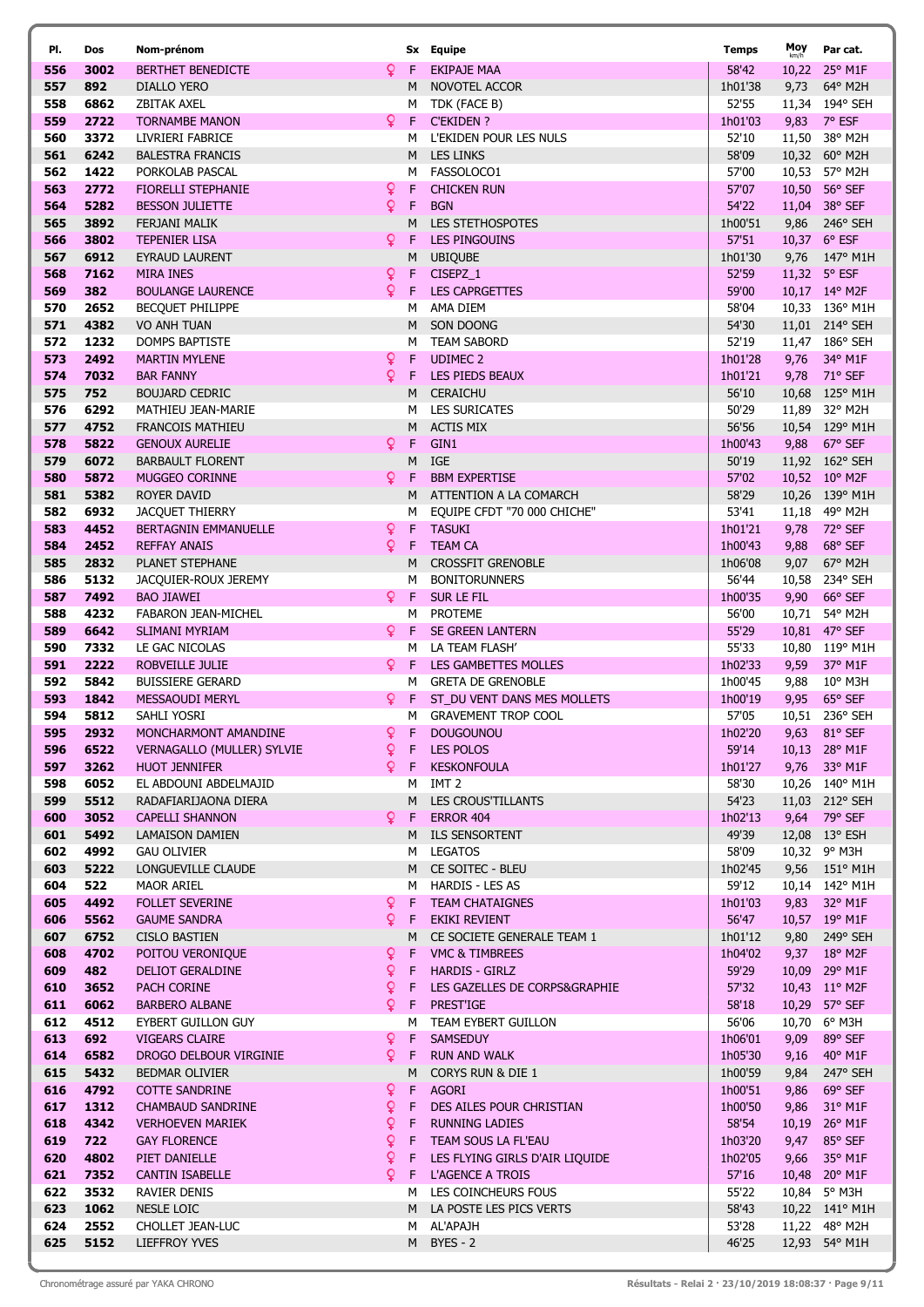| PI.        | Dos          | Nom-prénom                                            |          |         | Sx Equipe                                         | Temps              | Moy          | Par cat.                          |
|------------|--------------|-------------------------------------------------------|----------|---------|---------------------------------------------------|--------------------|--------------|-----------------------------------|
| 626        | 1072         | <b>VELLA MARILYNE</b>                                 | Q        |         | LA POSTE LES TIMBREES                             | 57'46              | 10,39        | 23° M1F                           |
| 627        | 2742         | <b>ECOCHARD AURORE</b>                                | ò        | F       | C'EST LA FAUTE A FAUSTINE !!                      | 1h01'15            | 9,80         | 70° SEF                           |
| 628        | 52           | <b>BUIRET MARTINE</b>                                 | ò        | F       | EAB <sub>F</sub>                                  | 1h01'32            | 9,75         | $15^{\circ}$ M2F                  |
| 629        | 5982         | <b>ROUSSET MORGANE</b>                                | ò        | F       | DREAM TEAM GTEC                                   | 56'48              | 10,56        | 54° SEF                           |
| 630        | 6142         | <b>GIRON AMANDINE</b>                                 | Q        | F       | KIABI <sub>2</sub>                                | 59'58              | 10,01        | 63° SEF                           |
| 631        | 1012         | <b>COLLOMB ERIC</b>                                   |          | M       | LA POSTE ANNEMASSE                                | 1h00'54            | 9,85         | 63° M2H                           |
| 632<br>633 | 5552<br>1392 | <b>MESTDAGH CLARA</b><br><b>ANDRE CLEMENCE</b>        | Q.<br>Q. | F<br>F  | LES COUREURS A VENTRE JAUNE<br><b>TEAM ABBAYE</b> | 1h02'10<br>1h02'44 | 9,65<br>9,56 | 77° SEF<br>83° SEF                |
| 634        | 2502         | HADJ HAMOU KHALED                                     |          | м       | <b>LES GIVEPAS</b>                                | 1h00'29            | 9,92         | 144° M1H                          |
| 635        | 4862         | <b>HERNANDEZ AURORE</b>                               | Q.       | F       | ALP ETUDES LADIES                                 | 1h05'38            | 9,14         | 88° SEF                           |
| 636        | 6702         | ROCCA ERIC                                            |          | М       | <b>ORTHOBOOST</b>                                 | 1h05'23            | 9,18         | 66° M2H                           |
| 637        | 672          | <b>BESSIRON MELANIE</b>                               | Q.       | F       | <b>SAMSE - RUNNING'S</b>                          | 1h02'01            | 9,67         | 75° SEF                           |
| 638        | 5792         | <b>BOUVIER FABIEN</b>                                 |          | м       | <b>GHM'PAS COURIR</b>                             | 48'55              | 12,27        | 22° M2H                           |
| 639        | 5572         | <b>GNEMA VERONIQUE</b>                                | <u>Q</u> | F       | <b>LES SCAN/DALEUX</b>                            | 1h02'28            | 9,61         | $16^{\circ}$ M2F                  |
| 640        | 6022         | DESMOTTES MARIE CHARLOTTE                             | ò        | F       | <b>HOPITAL RHUMATO URIAGE 4</b>                   | 1h01'52            | 9,70         | 74° SEF                           |
| 641        | 2112         | LETARE MICHEL                                         |          | M       | <b>FALABOULES 80'S</b>                            | 1h02'41            | 9,57         | 250° SEH                          |
| 642        | 6032         | DE LA FOREST DIVONNE MAITE                            | Q.       | F       | HOPITAL RHUMATO URIAGE 2                          | 59'43              | 10,05        | 61° SEF                           |
| 643<br>644 | 5702<br>6802 | <b>VERNAISON CLEMENT</b><br><b>GUILLERMET CHLOE</b>   |          | M       | EOLAS <sub>2</sub><br><b>SSPICY TEAM 1</b>        | 1h01'19<br>1h00'09 | 9,79         | 22° ESH<br>64° SEF                |
| 645        | 2762         | <b>COCHARD MARIE</b>                                  | Q.<br>Q. | F<br>F  | <b>CHARTREUSE'GIRLS</b>                           | 1h03'20            | 9,98<br>9,47 | 17° M2F                           |
| 646        | 3362         | POIRE LUDOVIC                                         |          | м       | LE MARATHON POUR LA L3                            | 55'56              | 10,73        | 9° JUH                            |
| 647        | 4842         | SIMON JEAN-PIERRE                                     |          | M       | <b>ALL SYSTEMS</b>                                | 1h06'01            | 9,09         | $11^{\circ}$ M3H                  |
| 648        | 5862         | <b>ILARY MEGAN</b>                                    | ¥        | F       | <b>BBM CONSEIL</b>                                | 1h06'59            | 8,96         | 92° SEF                           |
| 649        | 7252         | <b>ABATE ALAIN</b>                                    |          | M       | <b>ENEDIS</b>                                     | 1h09'02            | 8,69         | 68° M2H                           |
| 650        | 1442         | <b>CHAREF KHAMAR</b>                                  |          | M       | FASSOLOCO3                                        | 58'15              | 10,30        | 137° M1H                          |
| 651        | 6672         | <b>VANET DAVID</b>                                    |          | M       | SEGEPO-2                                          | 1h05'00            | 9,23         | 152° M1H                          |
| 652        | 3772         | <b>KRUK CYRIL</b>                                     |          | м       | LES PAPILLONS DU SUD                              | 57'56              |              | 10,36 135° M1H                    |
| 653        | 5722<br>6212 | PASCAL LOIC                                           |          | M<br>м  | EOLAS <sub>4</sub>                                | 1h10'40            | 8,49         | 258° SEH                          |
| 654<br>655 | 2322         | <b>BREMONT BENOIT</b><br><b>BURCHAK OLGA</b>          | ò        | F       | LE PAIN DE SAINT HUGON<br><b>NANORUNNERS</b>      | 1h11'22<br>1h02'57 | 8,41<br>9,53 | 259° SEH<br>38° M1F               |
| 656        | 932          | <b>HAMZA FATIHA</b>                                   | ò        | F       | LE REVOLTHON                                      | 1h07'15            | 8,92         | 20° M2F                           |
| 657        | 7192         | <b>LAMBERT MARION</b>                                 | ò        | F       | <b>COEURS DE GUERRIERES</b>                       | 1h03'04            | 9,51         | 84° SEF                           |
| 658        | 3252         | <b>FAYEN CHRISTELLE</b>                               | ò        | F       | <b>INOGIE</b>                                     | 1h02'27            | 9,61         | 36° M1F                           |
| 659        | 6012         | <b>MELLAL SALIM</b>                                   |          | M       | HOPITAL RHUMATO URIAGE 3                          | 1h03'53            | 9,39         | 255° SEH                          |
| 660        | 6182         | <b>BOUTILLIER GREGORY</b>                             |          | м       | KIABI 6                                           | 1h00'52            | 9,86         | 146° M1H                          |
| 661        | 3182         | <b>KERVELLEC PINKI</b>                                | Q.       | F       | <b>GRAFFITI RUN</b>                               | 1h02'10            | 9,65         | 78° SEF                           |
| 662        | 542          | MORANGE CHRISTOPHE                                    |          | м       | HARDIS - REFLEX MIG TEAM                          | 1h05'14            | 9,20         | 256° SEH                          |
| 663        | 5052         | <b>DESPLANCHES CECILE</b>                             | Q.       | F       | <b>TEAM BH TECHNOLOGIES</b>                       | 52'04              |              | 11,52 12° M1F                     |
| 664<br>665 | 6422<br>5012 | <b>VINCENT ANTHONY</b><br><b>CUNY SIMON</b>           |          | м<br>M  | OPAC38 MAITRISE D'OUVRAGE<br><b>BASSETTI WEIL</b> | 55'34<br>58'33     |              | 10,80 225° SEH<br>10,25 241° SEH  |
| 666        | 6552         | LOBIES ALIX                                           | Q        | F.      | ROCHE SKURRT                                      | 59'42              |              | 10,05 60° SEF                     |
| 667        | 2342         | LOCOUET STEPHANIE                                     | ò        | F       | MELTING POTES                                     | 1h04'29            | 9,30         | $39^\circ$ M1F                    |
| 668        | 7062         | <b>BOULENT VANESSA</b>                                | Q        | F.      | WIZBII - MIEL P'OPS                               | 1h02'13            | 9,64         | 80° SEF                           |
| 669        | 2692         | <b>THOVISTE GARANCE</b>                               | Q.       |         | F AVEC VOUS POUR FONTAINE                         | 1h03'52            |              | 9,39 2° JUF                       |
| 670        | 6092         | <b>GAUDET BRUNO</b>                                   |          | M       | <b>KARELIS</b>                                    | 1h08'02            |              | 8,82 154° M1H                     |
| 671        | 7392         | <b>BAUDOUIN TOM</b>                                   |          |         | M LES I GRECS                                     | 52'46              |              | 11,37 7° JUH                      |
| 672        | 4932         | <b>REBUT PIERRE HUGUES</b>                            |          | M       | ASG                                               | 1h02'18            | 9,63         | 149° M1H                          |
| 673        | 5372         | SOUSBIE DENIS                                         |          | M       | ET C'EST PARTIE POUR LE SHOW                      | 1h06'40            | 9,00         | 257° SEH                          |
| 674<br>675 | 6132<br>5392 | STEFANITA ALEXANDRU<br><b>GONON VIRGINIE</b>          | <u>Q</u> | M<br>F. | KIABI 1<br>CFG #TEAM 2                            | 1h03'21<br>1h09'36 | 9,47<br>8,62 | 253° SEH<br>96° SEF               |
| 676        | 2972         | <b>BIZOT GERALDINE</b>                                | Q.       | F.      | <b>EKIGIRLS</b>                                   | 1h06'21            | 9,04         | 41° M1F                           |
| 677        | 3832         | DAVIN FREDERIC                                        |          |         | M LES PRES PAS LAIDS                              | 1h04'29            | 9,30         | 65° M2H                           |
| 678        | 6572         | <b>COETS BENOIT</b>                                   |          | M       | EAT ROCK N RUN                                    | 1h05'26            | 9,17         | 153° M1H                          |
| 679        | 5952         | <b>TRICHON KARINE</b>                                 | Q.       | F.      | <b>TEAM PAYANT 4</b>                              | 1h09'26            | 8,64         | 43° M1F                           |
| 680        | 2812         | <b>ASSORIN LESLIE</b>                                 | ò        | F.      | <b>COEUR SUR VOUS</b>                             | 1h06'31            | 9,02         | 91° SEF                           |
| 681        | 5312         | SINAMOUNTRY ELODIE                                    | Q.       | F.      | <b>TEAM UPU 2</b>                                 | 1h06'10            | 9,07         | 90° SEF                           |
| 682        | 3242         | PEYRIN THOMAS                                         |          | м       | ICI, ICI, C'EST MASSIEU                           | 58'07              |              | 10,32 239° SEH                    |
| 683<br>684 | 4042<br>2572 | <b>CHAUSSE JULIEN</b><br>WILLAMOWSKI JUTTA            | Q.       | M<br>F  | MERGUEZ UNITED<br>DEC'APAJH                       | 1h02'58<br>47'58   | 9,53         | $251^{\circ}$ SEH<br>12,51 6° M1F |
| 685        | 2702         | <b>SCHOEHN MANON</b>                                  | ò        | F       | <b>BUM BUM TEAM TEAM</b>                          | 1h09'09            | 8,68         | 9° ESF                            |
| 686        | 3312         | MOREAU-FLACHAT CLAIRE                                 | ò        | F.      | LA MARRE A THONS                                  | 1h04'50            | 9,25         | $19^{\circ}$ M2F                  |
| 687        | 862          | PEROLINI SEVERINE                                     | ò        | F.      | SEAT JEAN LAIN - TEAM RACLETTE PAILLETTE          | 1h11'10            | 8,43         | 98° SEF                           |
| 688        | 2882         | AMAGLIO ELINE                                         | ¥        | F.      | <b>CUISINE SANS FRONTIERES</b>                    | 1h11'59            | 8,34         | $10^{\circ}$ ESF                  |
| 689        | 3692         | FROMENT CHOVELON ANNE EMILIE                          | Q.       | F       | LES KINETTES                                      | 1h06'10            | 9,07         | 8° ESF                            |
| 690        | 4882         | <b>COTTAZ MARC</b>                                    |          | м       | ALP ETUDES THIRD                                  | 1h14'44            | 8,03         | 157° M1H                          |
| 691        | 6792         | MANSANTI AMANDINE                                     | Q.       | F.      | SPIP 38                                           | 1h11'12            | 8,43         | 99° SEF                           |
| 692        | 5182         | ROUGIER AUDREY                                        | Q.       | F.      | CAF&IN                                            | 1h13'06            | 8,21         | $101^{\circ}$ SEF                 |
| 693        | 2752         | <b>DEBRAY FRANCOIS</b>                                |          |         | M CHARLIE ET SES DAMES.                           | 1h11'28            | 8,40         | 155° M1H                          |
| 694<br>695 | 3212<br>6172 | THOMAS ANTOINE<br>SATURNIN CHASTEL NOBILITATO MATHIEU |          | M       | HABITAT ET HUMANISME ISERE<br>M KIABI 5           | 1h02'58<br>1h03'40 | 9,53         | 252° SEH<br>9,42 254° SEH         |
|            |              |                                                       |          |         |                                                   |                    |              |                                   |